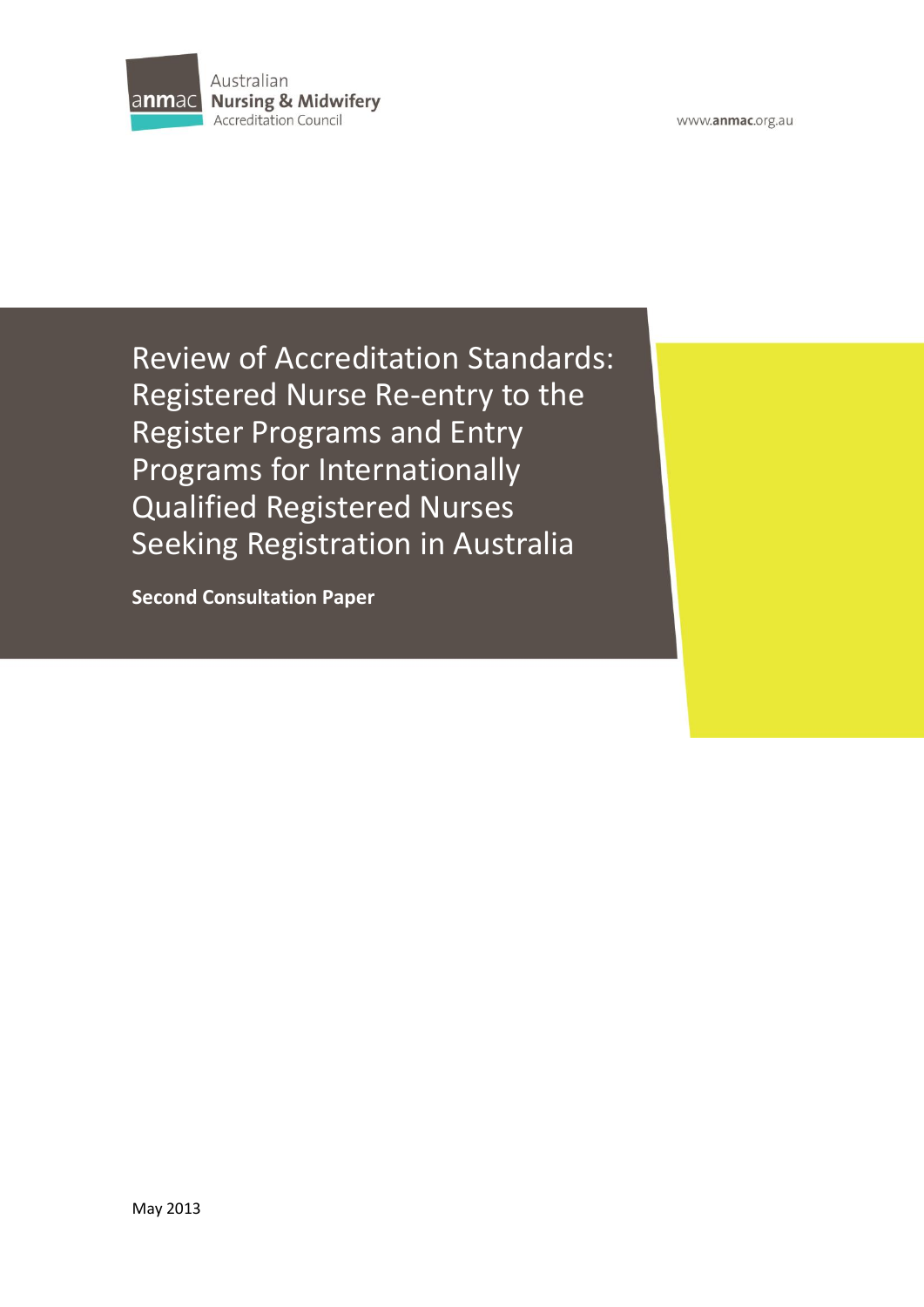Review of Accreditation Standards: Registered Nurse Re-entry to the Register Programs and Entry Programs for Internationally Qualified Registered Nurses Seeking Registration in Australia

**Second Consultation Paper**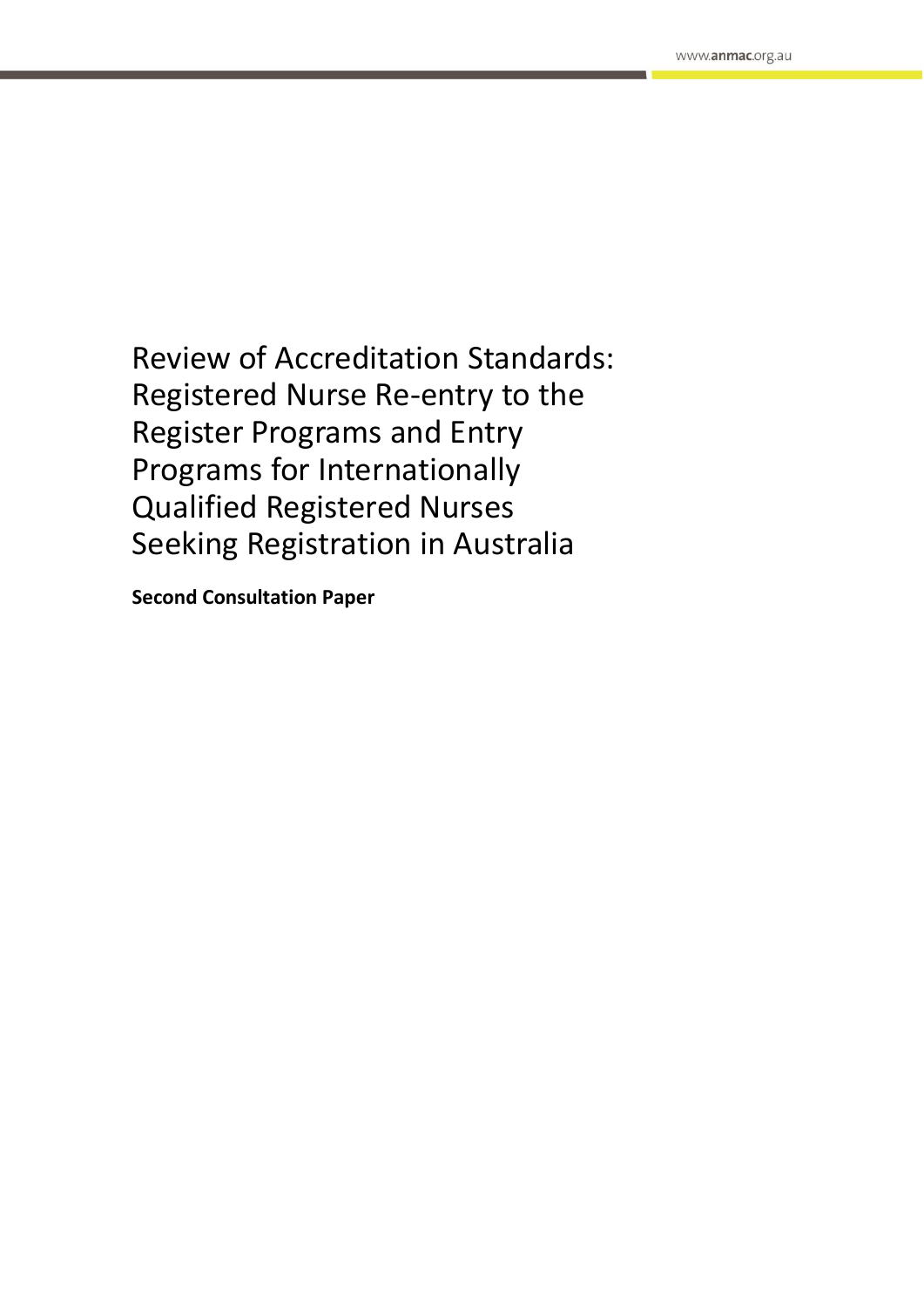**Project jointly funded by the Australian Nursing and Midwifery Accreditation Council and the Nursing and Midwifery Board of Australia.**

#### © ANMAC 2013

This work is copyright. You may download, display, print and reproduce this material in unaltered form only (retaining this notice) for your personal, non-commercial use or use within your organisation. Apart from any use as permitted under the Copyright Act 1968, all other rights are reserved. Requests and inquiries concerning reproduction and rights should be addressed to Copyright, ANMAC, GPO Box 400, Canberra ACT 2601

#### ISBN: 978-0-1234567-8-9

Published by the Australian Nursing and Midwifery Accreditation Council (ANMAC), Canberra, May 2013.

This document is online at www.anmac.org.au/publications

Disclaimer: The views in this publication are those of the authors and not necessarily those of ANMAC.

For further information, contact:

ANMAC GPO Box 400 Canberra ACT 2601 Phone (02) 6257 7960 Facsimile (02) 6257 7955 Internet [www.anmac.org.au](http://www.anmac.org.au/)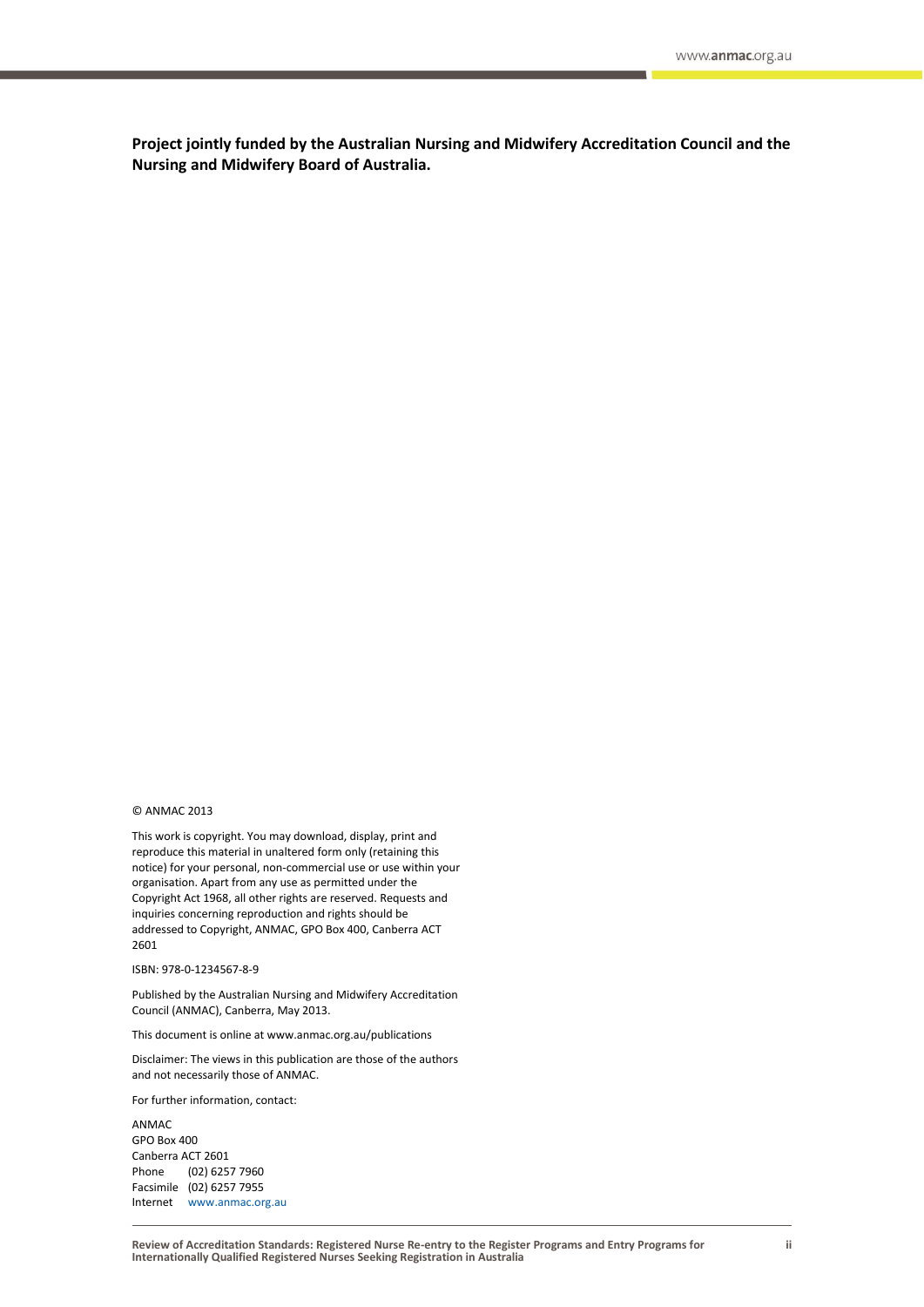# **Contents**

| Aim of the Review                                                                                                                                                    | 1  |
|----------------------------------------------------------------------------------------------------------------------------------------------------------------------|----|
| Objectives of the Review                                                                                                                                             | 1  |
| Purpose of this Consultation Paper                                                                                                                                   | 2  |
| Context of the Review                                                                                                                                                | 2  |
| Relevant Health and Education Policy and Reform                                                                                                                      | 4  |
| Key Aspects of the Accreditation Standards Requiring Consideration by Stakeholders                                                                                   | 9  |
| The Review to Date                                                                                                                                                   | 10 |
| <b>Ongoing Consultation Process</b>                                                                                                                                  | 11 |
| Re-Entry to Practice                                                                                                                                                 | 11 |
| Entry to Practice for Internationally Qualified Registered Nurses                                                                                                    | 12 |
| <b>Draft Standards</b>                                                                                                                                               | 14 |
| Conclusion                                                                                                                                                           | 15 |
| <b>Glossary and Abbreviations</b>                                                                                                                                    | 16 |
| Appendix A                                                                                                                                                           | 18 |
| Key stakeholders in the review of accreditation standards for registered nurse<br>re-entry to the register programs and entry programs for internationally qualified |    |
| nurses.                                                                                                                                                              | 18 |
| Appendix B                                                                                                                                                           | 19 |
| Entry Programs for Internationally Qualified Registered Nurse Accreditation<br><b>Standards</b>                                                                      | 19 |
|                                                                                                                                                                      |    |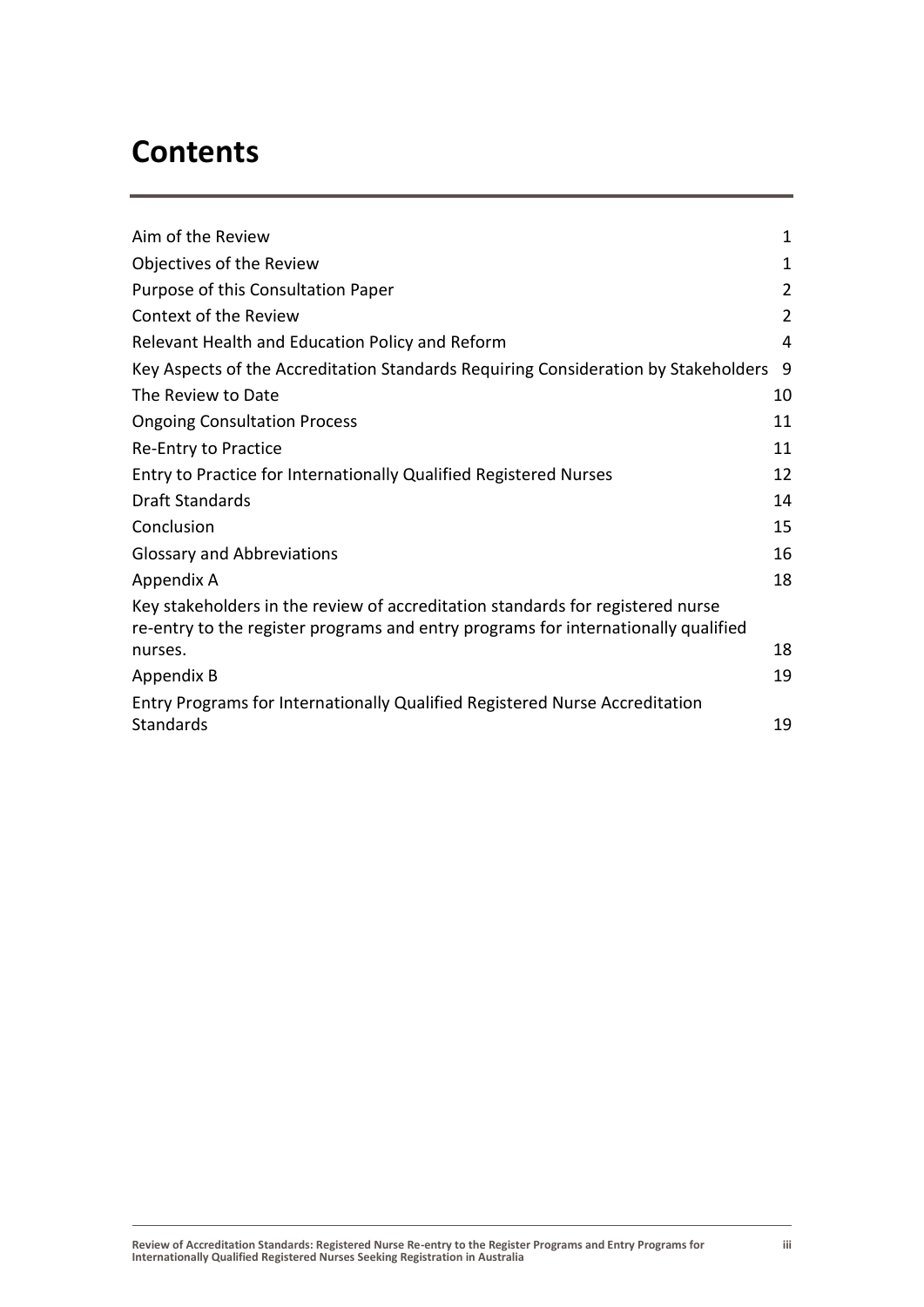### <span id="page-4-0"></span>**Aim of the Review**

The aim of the project to review the Australian Nursing and Midwifery Council (ANMC) Standards and Criteria for the Accreditation of Nursing and Midwifery Courses: Re-entry to the Register Standards Registered Nurses (2010) (RN Re-entry) and development of accreditation standards for Entry Programs for Internationally Qualified Registered Nurses (EPIQ – RN) is to ensure the accreditation standards meet the objectives of the National Registration and Accreditation Scheme (NRAS) as outlined in the National Law<sup>1</sup> and reflect the outcomes of the recent review of the Registered Nurse Accreditation Standards (2012).

The work of each of the jurisdictions in developing the current RN Re-entry accreditation standards is recognised and valued and the review of these accreditation standards seeks to build on this platform. The process undertaken for the successful review leading to the Registered Nurse Accreditation Standards (2012) provides the model for conducting the review and development of the RN Re-entry and EPIQ-RN accreditation standards. Utilising this model will ensure previous learning benefits the current process and uphold consistency across all accreditation standards development.

Constructive and respectful engagement was the hallmark of the review and development of the Registered Nurse Accreditation Standards (2012) and this process is underpinning the review and development of these standards. The review is being conducted in consultation with all key stakeholders to ensure that the Accreditation Standards are contemporary, comprehensive, clearly articulated and nationally consistent.

The existing Standards and Criteria for the Accreditation of Nursing and Midwifery Courses: Re-entry to the Register Standards Registered Nurses (2010) can be accessed via the following web link: [RN Re](http://anmac.org.au/sites/default/files/documents/Standards%20and%20criteria%20for%20the%20accreditation%20of%20nursing%20and%20midwifery%20courses%20-%20Re%20Entry%20to%20the%20Register%20Standards%20-%20RN%20May%202010.pdf)[entry to the Register Accreditation Standards](http://anmac.org.au/sites/default/files/documents/Standards%20and%20criteria%20for%20the%20accreditation%20of%20nursing%20and%20midwifery%20courses%20-%20Re%20Entry%20to%20the%20Register%20Standards%20-%20RN%20May%202010.pdf) .

Currently there are no accreditation standards to enable assessment of programs for internationally qualified nurses seeking to register in Australia, with ANMAC having to utilise the entry and re-entry standards for assessment of these programs. This has proved unsatisfactory (inadequate?) and not sensitive to the very specific needs of nurses who have not worked in the Australian Health and aged care systems as a Registered Nurse.

### <span id="page-4-1"></span>**Objectives of the Review**

 $\overline{a}$ 

The objectives of this review are to develop Accreditation Standards that:

- Align with the recently revised ANMAC Registered Nurse Accreditation Standards (2012).
- Are contemporary and consistent with emerging research, policy and relevant industry guidance.
- Ensure the graduates are exposed to theoretical and practical program elements necessary to meet the national competency standards required for registration.
- Are underpinned by the ANMAC principles and protocol for accreditation standards.
- Provide confidence for the community that the first objective of the National Law is met:

*Provide for the protection of the public by ensuring that only health practitioners who are suitably trained and qualified to practise in a competent and ethical manner are registered*.

<sup>1</sup> Health Practitioner Regulation National Law Act 2009 (QLD) accessed a[t http://www.ahpra.gov.au/Legislation-and-](http://www.ahpra.gov.au/Legislation-and-Publications/Legislation.aspx)[Publications/Legislation.aspx](http://www.ahpra.gov.au/Legislation-and-Publications/Legislation.aspx) 27 May 2013.

**Review of Accreditation Standards: Registered Nurse Re-entry to the Register Programs and Entry Programs for Internationally Qualified Registered Nurses Seeking Registration in Australia**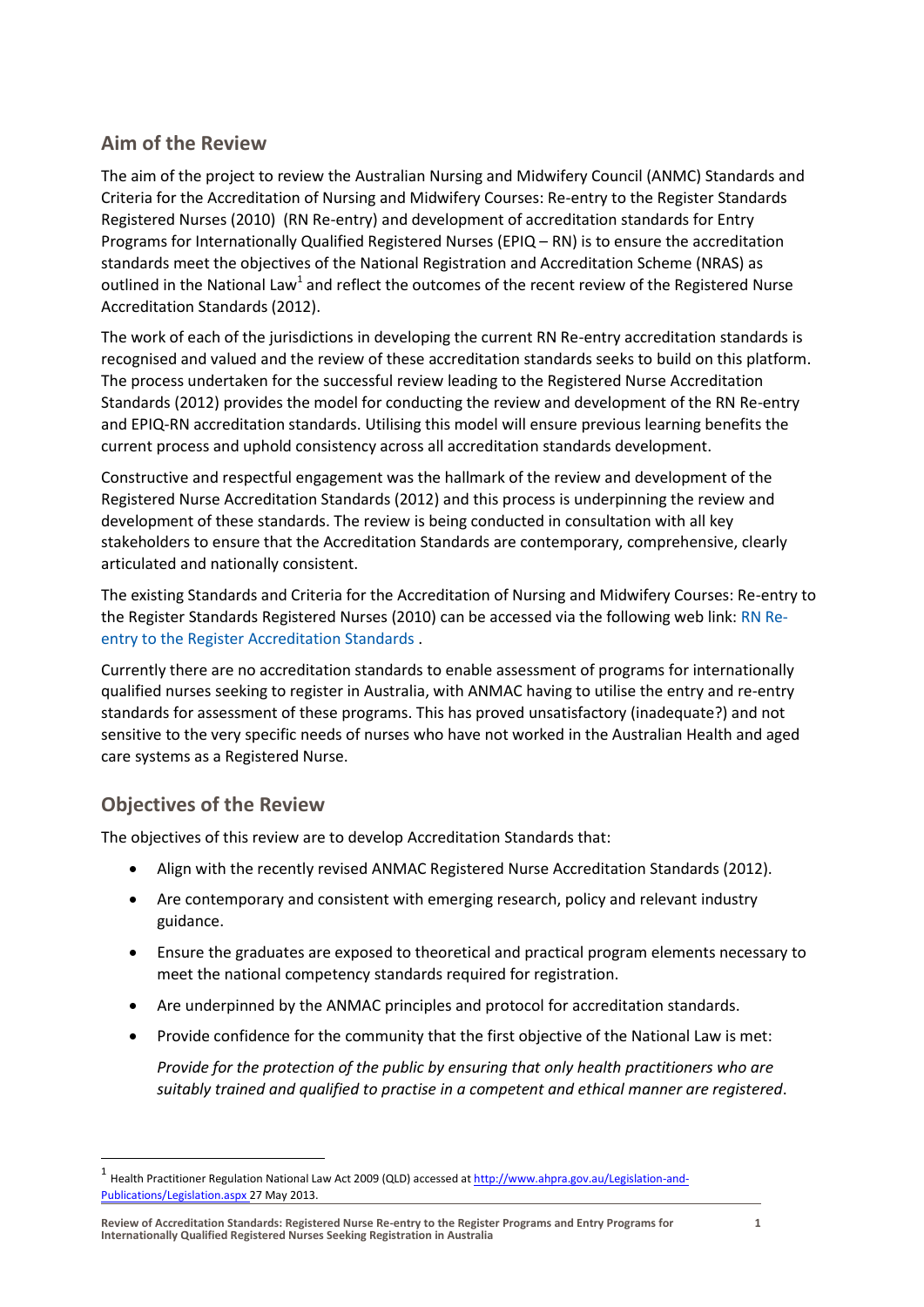## <span id="page-5-0"></span>**Purpose of this Consultation Paper**

This second consultation paper follows on from the first consultation paper of the Review which was distributed in March 2013 and is available from the following link: [Review of Accreditation Standards:](http://www.anmac.org.au/sites/default/files/documents/First%20Consultation%20Paper%20The%20Review%20of%20Accreditation%20Standards%20Registered%20Nurse%20Re-entry%20Programs%20and%20EPIQ-RN.pdf)  [Registered Nurse Re-entry to the Register and Entry Programs for](http://www.anmac.org.au/sites/default/files/documents/First%20Consultation%20Paper%20The%20Review%20of%20Accreditation%20Standards%20Registered%20Nurse%20Re-entry%20Programs%20and%20EPIQ-RN.pdf) Internationally Qualified Registered [Nurses Seeking Registration in Australia. First Consultation Paper.](http://www.anmac.org.au/sites/default/files/documents/First%20Consultation%20Paper%20The%20Review%20of%20Accreditation%20Standards%20Registered%20Nurse%20Re-entry%20Programs%20and%20EPIQ-RN.pdf) The first consultation paper outlined the case for, and regulatory environment of, the Review and posed a range of questions for stakeholders' consideration and response to. Sections of the first consultation paper are included in this paper for information.

This second consultation paper builds on the outcomes from the first round of consultation and proposes the draft Accreditation Standards for Entry Programs for Internationally Qualified Registered Nurses Accreditation Standards 2013.

For the review to be effective, it is essential that the critical input of organisations and agencies with an interest in the education and therefore the practice standards of registered nurses is optimised. This document will be distributed to organisations and agencies that have an interest in the Accreditation Standards and who wish to contribute to this review. Under the National Law ANMAC has responsibility for the review and development of Accreditation Standards and intends to synthesise and translate all feedback into refining and improving the Accreditation Standards so as to continue to safeguard and promote the health, safety and wellbeing of those Australians requiring nursing care.

ANMAC is undertaking a regulatory impact assessment as part of the accreditation standards review and development process utilising the Office of Best Practice Regulation framework. This process will include a risk analysis, cost benefit analysis and the use of a broad consultation strategy to identify the potential impact and the benefits and burdens of the development and implementation of the new accreditation standards.

### <span id="page-5-1"></span>**Context of the Review**

As the independent accrediting authority for nursing and midwifery programs of study, ANMAC has responsibility for maintaining and developing the integrity of accreditation standards for professions under its mandate. In addition Section 46(2) of the National Law is explicit in articulating that wide ranging consultation must be undertaken as part of the accreditation standards review and development process.

Under Section 49(1) of the National Law, graduates of programs of study will not be eligible for registration or endorsement unless the program of study undertaken is accredited by an approved accreditation authority and that the accredited program is approved by the NMBA as meeting the education requirements that provide the qualifications for registration as a Registered Nurse.

In October 2011 ANMAC commenced the review of the Registered Nurse Standards and Criteria leading to Registration and Endorsement in Australia (2009). The review process was underpinned by extensive stakeholder and other consultation. The NMBA endorsed the Registered Nurse Accreditation Standards (2012) in October 2012. The NMBA has final responsibility for approving programs of study leading to registration as a nurse or midwife, and has supported this process of review and development and will ultimately approve or not approve the revised accreditation standards (see Section 47 of the National Law).

The current accreditation standards for RN re-entry were developed by key industry stakeholders including professional bodies, regulators and academics in 2010 and subsequently adopted by the NMBA. In light of the review and development of the Registered Nurse Accreditation Standards in 2012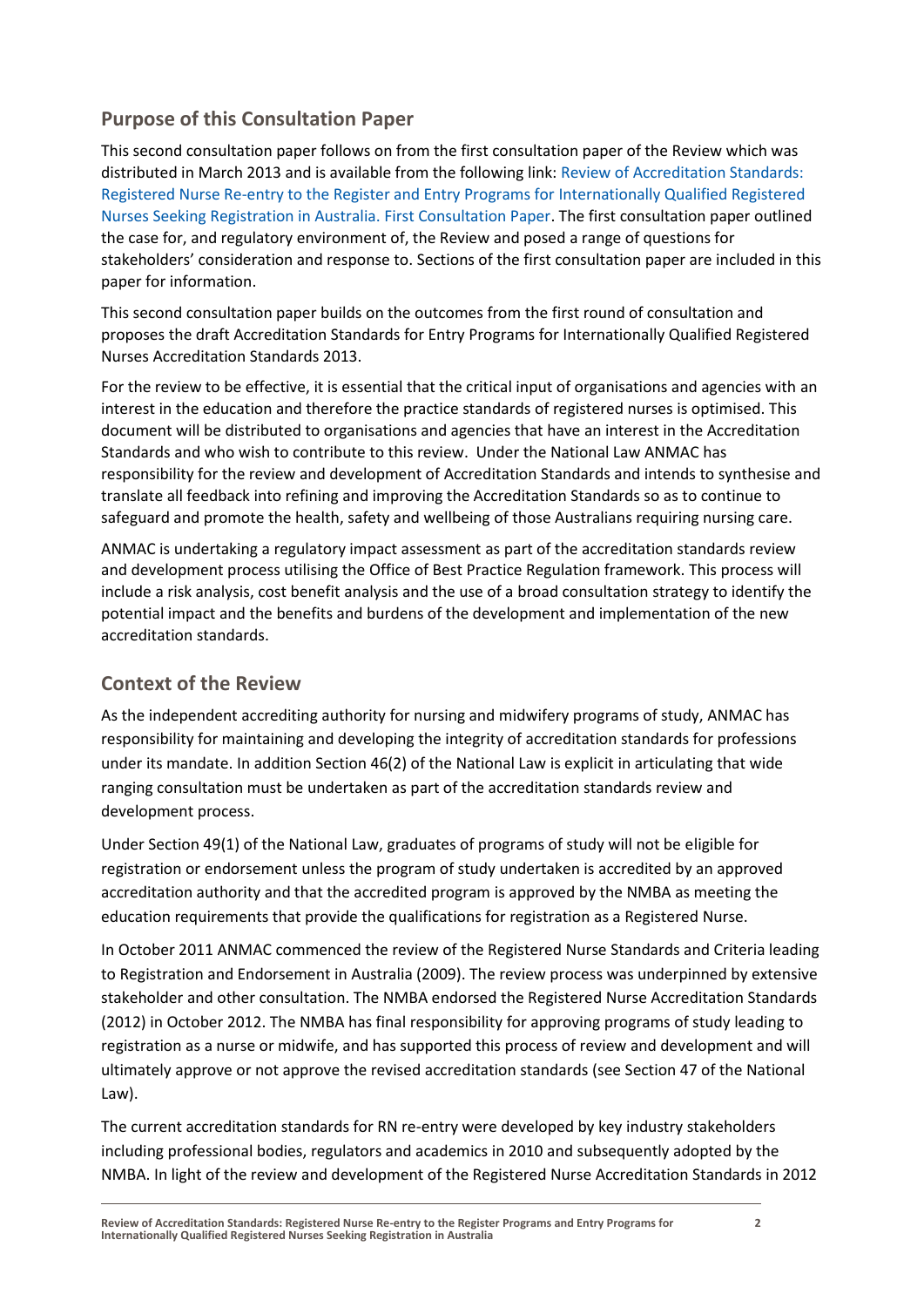it is imperative that the RN re-entry standards are updated to provide assurance to NMBA, the community and all other stakeholders that graduates of these programs are competent to practice, meeting at a minimum the entry level competency standards for registration. The current registered nurse re-entry accreditation standards are notably inconsistent in important areas with the accreditation standards for entry programs leading to registration as a registered nurse in Australia and raise serious questions relating to a primary objective of the National Law as outlined in Section 3<sup>2</sup>:

### *…to provide for the protection of the public by ensuring that only health practitioners who are suitably trained and qualified to practise in a competent and ethical manner are registered.*

Currently there are no accreditation standards to enable assessment of programs for internationally qualified nurses seeking to register in Australia, with ANMAC having to utilise the entry and re-entry standards for assessment of these programs. The RN Re-entry Accreditation Standards have been utilised as they are most relevant to programs for nurses who have practiced previously, but whose competence in the contemporary Australian health care environment is unknown. The current RN Reentry Accreditation Standards are not appropriate standards against which to assess the programs that provide for internationally qualified nurses seeking to register in Australia in any ongoing way. However, without specific standards for these internationally qualified nurses, the re-entry standards are the only ones available for use. This emphasises the immediate need for the development of these accreditation standards.

The community, ANMAC and the NMBA must be assured that nurses seeking re-entry to the register undertake an accredited program that ensures a sound theoretical and practical framework to support a safe and competent return to contemporary practice. There should be recognition that nurses undertaking these programs require a flexible, responsive framework of study and practicum that acknowledges their scope of practice and meets their individual needs while addressing gaps in their skills, knowledge and experience.

The accreditation standards for programs for registered nurse re-entry to the register will be the standards against which education providers and programs will be assessed by ANMAC. The programs will provide preparation for registered nurses for re-entry to professional practice after a lapse in practice and removal from the register for a period exceeding the regulatory recency of practice requirement<sup>3</sup>.

The community, ANMAC and the NMBA must be assured that internationally qualified nurses seeking to register in Australia meet the relevant competency standards to safely practice in the Australian environment. Currently there are no accreditation standards for programs that provide for internationally qualified nurses seeking to register for the first time in Australia.

The accreditation standards for entry programs for internationally qualified registered nurses seeking to register in Australia will be the standards against which education providers and programs will be assessed by ANMAC as assuring internationally qualified nurses undertake an approved program of study to prepare for practice in Australia.

The objective of the RN Re-entry and EPIQ-RN programs is to ensure graduates are able to meet the NMBA approved national competencies to practice in the context of the current Australian health

 $\ddot{\phantom{a}}$ 

<sup>&</sup>lt;sup>2</sup> Health Practitioner Regulation National Law Act 2009 (QLD) accessed a[t http://www.ahpra.gov.au/Legislation-and-](http://www.ahpra.gov.au/Legislation-and-Publications/Legislation.aspx)[Publications/Legislation.aspx](http://www.ahpra.gov.au/Legislation-and-Publications/Legislation.aspx) 14 November 2012

<sup>&</sup>lt;sup>3</sup> NMBA Recency of Practice Policy accessed a[t http://www.nursingmidwiferyboard/recency of practice policy](http://www.nursingmidwiferyboard.gov.au/documents/default.aspx?record=WD12%2F7698&dbid=AP&chksum=4MTWJHf296MwMS0twYdxkA%3D%3D) on 25 January 2013.

**Review of Accreditation Standards: Registered Nurse Re-entry to the Register Programs and Entry Programs for Internationally Qualified Registered Nurses Seeking Registration in Australia**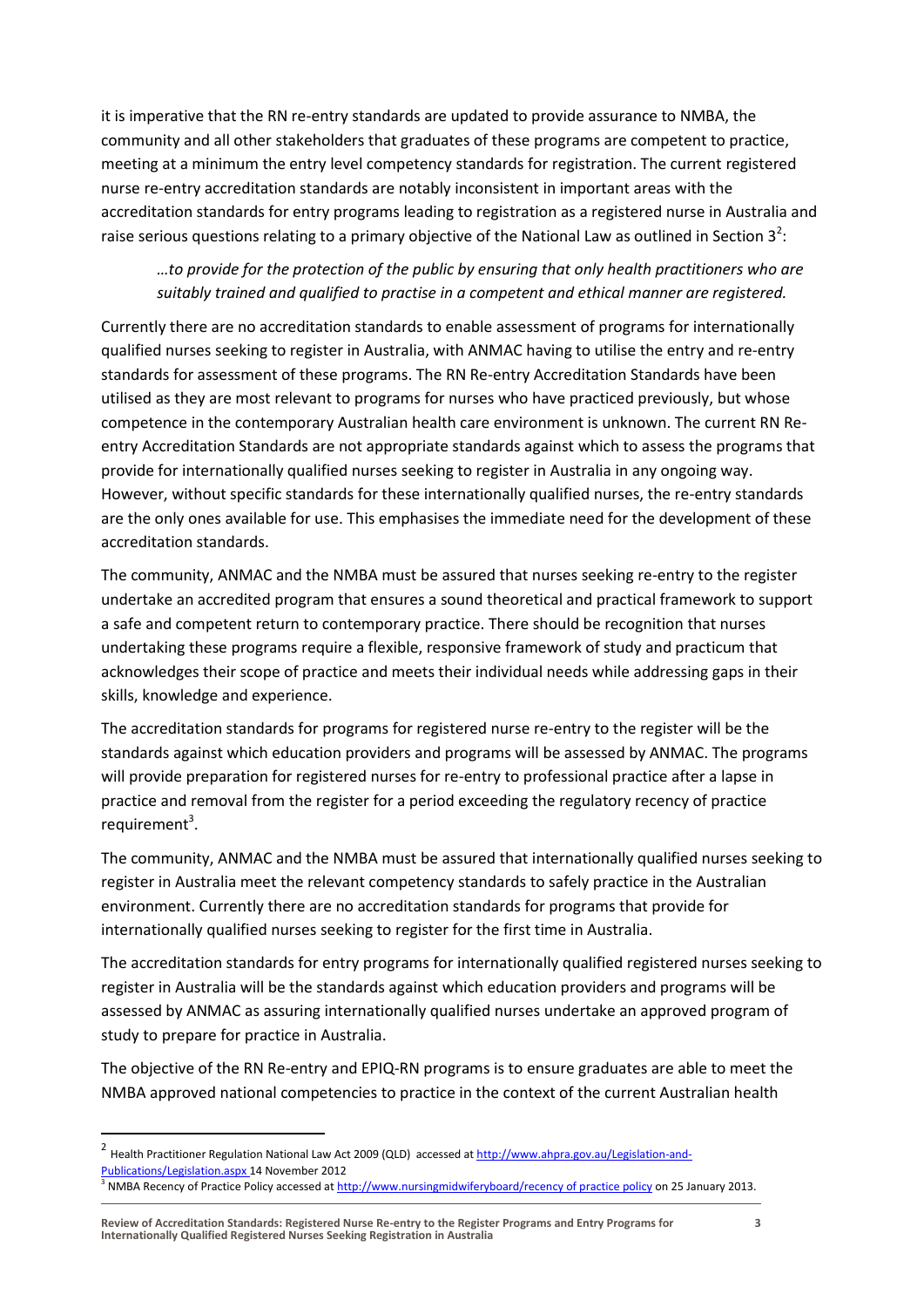environment. Therefore it is reasonable that the accreditation standards must articulate at a minimum, the desired competency outcomes of the entry level graduate programs.

### <span id="page-7-0"></span>**Relevant Health and Education Policy and Reform**

The review and development of the Accreditation Standards for programs for re-entry to the register and for entry programs for internationally qualified nurses seeking initial registration in Australia must be undertaken in the context of the current national and international health policy environment.

The implementation of a number of major reforms in the governance, funding and provision of health services are underway at the present time<sup>45</sup>. In addition, a number of new national agencies<sup>6</sup> have been formed over the past 3 years, in particular Health Workforce Australia (HWA), resulting in a developmental and ongoing influence upon the role and number of registered nurses within the broader system of professional health services delivery.

While the full impact of these reforms is still evolving, the policy intent, at least at the Commonwealth level, is relatively clear. There is a demand for all health professionals to be more involved in physical and mental health promotion and early intervention to prevent illness or its progression. A greater emphasis on primary and sub-acute care settings is required along with the need for stronger interprofessional awareness, collaboration and communication to better support people with complex illness and those who have the capacity to self-care. Facilitating transition from one health care setting to another is critical to the success of the reforms; as is familiarity with health informatics, including person-controlled and electronic health care records.

Consequently, to practice in the contemporary Australian environment, programs of study leading to registration as a registered nurse require a greater emphasis on understanding the cost drivers of health care as well as enhanced knowledge of and accountability for quality and safety and its improvement, performance measurement, care coordination and practising and promoting an environment of cultural safety. Broader experience and knowledge of complex care, community, primary and sub-acute health care settings are all indicated while not losing sight of the contemporary role of the nurse. Superior communication skills and teamwork, delegation and supervision capabilities are increasingly essential pre-requisites in the emerging health care environment; along with the capacity to innovatively use information technology and electronic resources both in care delivery and to research the growing evidence base for prevention, improved care and treatment methods.

Re-entry to practice has been identified by successive state and territory governments as a key strategy to building a sustainable and suitably skilled nursing workforce with the Federal government estimating between 25 000 - 30 000 qualified nurses in Australia who are not currently practicing in the profession<sup>7</sup>. There are a number of state/territory based initiatives as well as national initiatives that articulate strategies such as scholarships, subsidised programs for re-entry to practice and financial

 $\ddot{\phantom{a}}$ 

<sup>4</sup> National Health & Hospitals Reform Commission 2009 accessed at [http://www.health.gov.au/internet/nhhrc/publishing.nsf/Content/nhhrc](http://www.health.gov.au/internet/nhhrc/publishing.nsf/Content/nhhrc-report%20on%2017Februaruy%202013)[report on 17Februaruy 2013.](http://www.health.gov.au/internet/nhhrc/publishing.nsf/Content/nhhrc-report%20on%2017Februaruy%202013)

<sup>&</sup>lt;sup>5</sup> HWA - National Health Workforce Innovation and Reform Strategic Framework for Action 2011–2015. <http://www.hwa.gov.au/sites/uploads/hwa-wir-strategic-framework-for-action-201110.pdf>

<sup>&</sup>lt;sup>6</sup> For example: Independent Hospital Pricing Authority – IHPA; National Performance Authority – NPA; Australian Commission on Safety and Quality in Health Care - ACSQHC; Australian National Preventive Health Agency – ANPHA; Health Workforce Australia – HWA.

<sup>&</sup>lt;sup>7</sup> [Nursing and Midwifery Workforce](http://www.google.com.au/url?sa=t&rct=j&q=re-entry%20to%20practice%20nursing%2030%2C000%20qualified%20nurses%20in%20australia%20who%20are%20not%20currently%20practicing%20in%20the%20profession&source=web&cd=4&cad=rja&ved=0CEMQFjAD&url=http%3A%2F%2Fwww.aihw.gov.au%2FWorkArea%2FDownloadAsset.aspx%3Fid%3D10737422164&ei=Dx3qUNXRB4mRkwWnnIGIAQ&usg=AFQjCNGIxIsTKBaGdNDuytLLJ_9Unx4ZZA) 2011 Report – Australian Institute of Health and Welfare accessed at Nursing and Midwifery Workforce 2011 - [Australian Institute of Health and Welfare](http://www.google.com.au/url?sa=t&rct=j&q=re-entry%20to%20practice%20nursing%2030%2C000%20qualified%20nurses%20in%20australia%20who%20are%20not%20currently%20practicing%20in%20the%20profession&source=web&cd=4&cad=rja&ved=0CEMQFjAD&url=http%3A%2F%2Fwww.aihw.gov.au%2FWorkArea%2FDownloadAsset.aspx%3Fid%3D10737422164&ei=Dx3qUNXRB4mRkwWnnIGIAQ&usg=AFQjCNGIxIsTKBaGdNDuytLLJ_9Unx4ZZA) on 4 January 2013.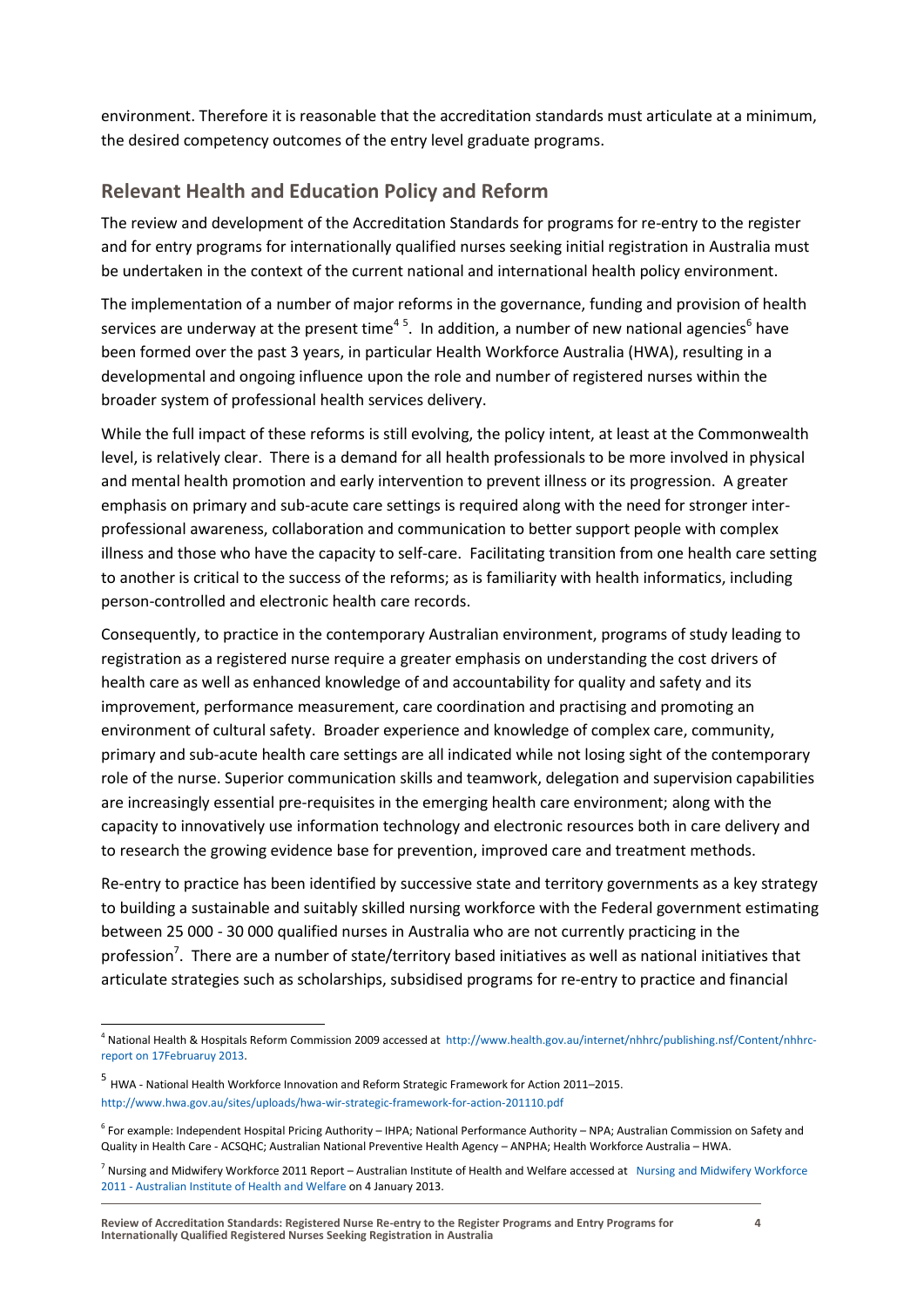incentives paid to both re-entering practitioners and their employers<sup>8</sup>. The Productivity Commission reported on the success of a number of these initiatives in the Report Australia's Health Workforce in 2025<sup>9</sup>. However, what remains little spoken of are the challenges that Governments faced when these nurses and midwives sought to re-enter the workforce<sup>10</sup>.

Significant challenges identified as facing registered nurses seeking to return to practice after a period out of the work force include:

- Socialisation to the contemporary professional nursing role.
- Re-development of workplace competence, both clinical and organisational.
- Incorporating the concept of evidence based or research informed practice into nursing care.
- The availability of support systems and resources.
- The cost and availability of re-entry programs $^{11}$   $^{12}$ .

An increasing reliance on skilled migration to meet essential workforce requirements – with Australia having a high level of dependence on internationally recruited health professionals relative to most other OECD<sup>13</sup> countries, has resulted in increased demand for programs for international nurses and midwives seeking to register in Australia<sup>14</sup>. Recent changes to include Enrolled Nurses on the Consolidated Sponsored Occupations (CSO) list have highlighted the requirement for ANMAC to undertake the development of EPIQ-EN Accreditation Standards in the near future. International migration of health care professionals is a significant component of globalised labour markets<sup>15</sup>. The impact is multifaceted and the issues for both the health care professionals and the countries involved are complex. Australia must balance the ethical recruitment of international nurses, not denying them the opportunity to live and professionally flourish in Australia, with the global obligation to ensure a sustainable local supply of nurses. Australia should strive to develop strategies to develop the local nursing workforce through effective workforce planning, education and training and retention<sup>16</sup>.

Challenges identified both in Australia and overseas for internationally qualified nurses seeking registration are similar to the challenges that face nurses seeking to re-enter practice after a protracted period away from the profession. Both groups have practiced as nurses previously with their current competency in the contemporary Australian health environment an unknown. In addition, for internationally qualified nurses, the literature identifies communication in the health care setting as a critical issue, with a demonstrated proficiency at the current required level as not necessarily ensuring safe and mutually effective communication. In particular, the complexities of the technological and

 $\overline{a}$ 

 $^8$  Department of Health and Aging 2008 accessed a[t Bringing Nurses Back to the Workforce](http://www.google.com.au/url?sa=t&rct=j&q=rudd%20government%20to%20bring%20nurses%20back%20into%20the%20workforce&source=web&cd=1&cad=rja&sqi=2&ved=0CC8QFjAA&url=http%3A%2F%2Fwww.health.gov.au%2Finternet%2Fministers%2Fpublishing.nsf%2FContent%2Fmr-yr08-nr-nr008.htm&ei=4fcJUcPCE8W6kQXv34DwCg&usg=AFQjCNEiR6a8iHf_KsVqJOuefBAiWX1X0A) on 12 January 2013.

<sup>&</sup>lt;sup>9</sup> Health Workforce 2025 Doctors, Nurses and Midwives - Vol 1(2012) accessed a[t www.hwa.gov.au/health-workforce-2025](http://www.hwa.gov.au/health-workforce-2025) on 29 November 2012.

<sup>10</sup> Adrian, A; *Protecting the Community Balancing Safety and Risk – Re-entry to Practice for Nurses and Midwives in Australia* 2009.

<sup>&</sup>lt;sup>11</sup> Long J, West S; [Returning to Nursing](http://www.google.com.au/url?sa=t&rct=j&q=ryan%2C%20re%20entry%20to%20practice%20nurses%20&source=web&cd=7&cad=rja&ved=0CFMQFjAG&url=http%3A%2F%2Fwww.ajan.com.au%2FVol25%2FVol25.1.pdf&ei=GPkJUZjwIZCQiAfc-YDoDA&usg=AFQjCNH2cHqwUKL88MQPHlGk7I1nDTnEqA) after a Career Break – Elements of Successful Re-entry AJAN 2007 accessed at Returning to Nursing after a Career Break - [Elements of Successful Re-entry](http://www.google.com.au/url?sa=t&rct=j&q=ryan%2C%20re%20entry%20to%20practice%20nurses%20&source=web&cd=7&cad=rja&ved=0CFMQFjAG&url=http%3A%2F%2Fwww.ajan.com.au%2FVol25%2FVol25.1.pdf&ei=GPkJUZjwIZCQiAfc-YDoDA&usg=AFQjCNH2cHqwUKL88MQPHlGk7I1nDTnEqA) on 20 January 2013.

<sup>12</sup> Adrian A; *Protecting the Community Balancing Safety and Risk – Re-entry to Practice for Nurses and Midwives in Australia* 2009.

<sup>&</sup>lt;sup>13</sup> Organisation for Economic Co-operation and Development.

<sup>14</sup> Health Workforce 2025 Doctors, Nurse and Midwives - Vol 1 viewed a[t www.hwa.gov.au/](http://www.hwa.gov.au/health-workforce-2025)**health**-**workforce-2025** on 29 November 2012

<sup>&</sup>lt;sup>15</sup> Hawthorne L, *Health Workforce Migration to Australia Policy Trends and Outcomes 2004-2010; cleared for circulation May 2012.* 

<sup>&</sup>lt;sup>16</sup> WHO, World Health Organisation 2010, Global Code of Practice on the International Recruitment of Health Personnel, accessed at [http://www.who.int/entity/hrh/migration/code/code\\_en.pdf](http://www.who.int/entity/hrh/migration/code/code_en.pdf) on 20 February 2013.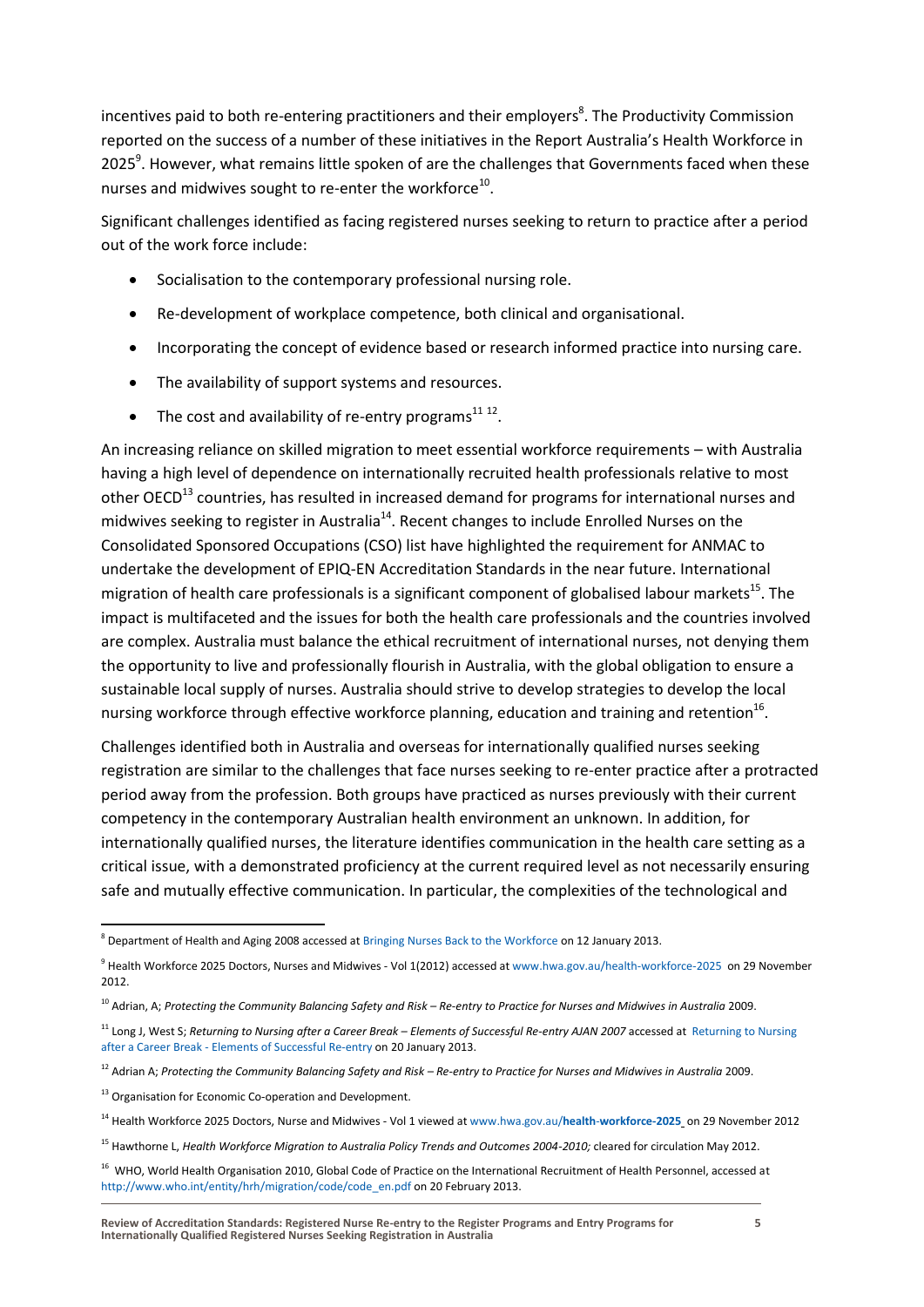specialised language used by nurses together with the nuances of spoken communication have been identified by patients, employers and international nurses themselves as problematic $^{17}$ .

The literature describes a number of barriers confronting internationally qualified nurses and found that sustained migration of international nurses has resulted "in a dramatic ethnic diversification of the Australian nursing profession"<sup>18</sup>. Studies have identified that non English speaking internationally qualified nurses had to overcome numerous barriers prior to employment including qualification recognition and language assessment. English speaking internationally qualified nurses are more readily accepted into the profession, while non-English speaking internationally qualified nurses may be confronted with feelings of disadvantage and rejection by peers, including experiences of racism and discrimination<sup>19</sup>.

In the United States, local nurses identified a number of issues when working with international nurses, including communication and differences in decision making, behavioural norms and role expectations<sup>20</sup>. International nurses identify a number of factors affecting adjustment to working in the US, such as variations in health care systems, language competency, integrating into nursing practice in the US, knowledge of medications and pharmacology, and proficiency in technology<sup>21</sup>.

The Commission on Graduates of Foreign Nursing Schools in Canada identified the major challenges facing international nurses practising outside their own country. The key themes that emerged were differences in language, culture and the practice of nursing, with particular issues regarding telephone interactions and engaging with health care professionals, patients and their families<sup>22</sup>.

In a case study of internationally recruited nurses in Ireland, the most prevalent themes related to competency, education, and racial and social integration issues. It emerged that the level of competency required for the provision of quality care was not standard and scope of practice varied across nationalities.

The themes identified throughout the literature both in the Australian and the international context articulate communication, competency, education, and racial and social integration as the most common issues and suggest six major and often overlapping areas that must be addressed in any program for internationally qualified nurses seeking registration in Australia:

- Socialisation to the contemporary Australian professional nursing role
- Acquisition of English language and other communication skills
- Adapting to the Australian style of interpersonal and inter and intra professional relationships
- Development of workplace competence, both clinical and organisational
- Provision of culturally congruent care to diverse populations

<sup>22</sup> Commission on Graduates of Foreign Nursing Schools (2005)

 $\overline{a}$ 

*2004 Think Tank Monograph: Building Global Alliances II: The Evolving Healthcare Migration.* Philadelphia, Pennsylvania, USA.

<sup>17</sup> Kingma M, *Nurses on the Move: Diversity and the work environment* 2008 accessed a[t www.ncbi.nlm.nih.gov pubmed](http://www.google.com.au/url?sa=t&rct=j&q=nurses%20on%20the%20move%3A%20diversity%20and%20the%20work%20environment&source=web&cd=1&cad=rja&ved=0CDkQFjAA&url=http%3A%2F%2Fwww.ncbi.nlm.nih.gov%2Fpubmed%2F18844573&ei=GQEKUbLzD6qkige21IHQCw&usg=AFQjCNE73qO9jnkSM5XMeMwnH5uZRfEWRw) on 20 January 2013.

<sup>18</sup> Hawthorne L, *[The Globalisation of the Nursing Workforce: Barriers Confronting Overseas-qualified Nurses in Australia.](http://www.findanexpert.unimelb.edu.au/individual/publication1638) Nursing Inquiry 2001* <sup>19</sup> Deegan Dr J. Simkin Dr K *Expert to Novice: Experiences of Professional Adaptation Reported by Non-English Speaking Nurses in Australia* [http://www.ajan.com.au/Vol27/AJAN\\_27-3.pdf#page=32](http://www.ajan.com.au/Vol27/AJAN_27-3.pdf#page=32)

<sup>20</sup> Davis CR 2005 *Characteristics of International Practical Nurses Graduates in the Unites States Workforce — 2003–2004.* Commission on Graduates of Foreign Nursing Schools Report.

Davis CR. 2005 *Crossing Borders International Nurses in the US Workforce accessed at http://www.intlnursemigration.org/assets/pdfs/Davis* [on 20 January 2013.](http://www.intlnursemigration.org/assets/pdfs/Davis%20on%2020%20January%202013)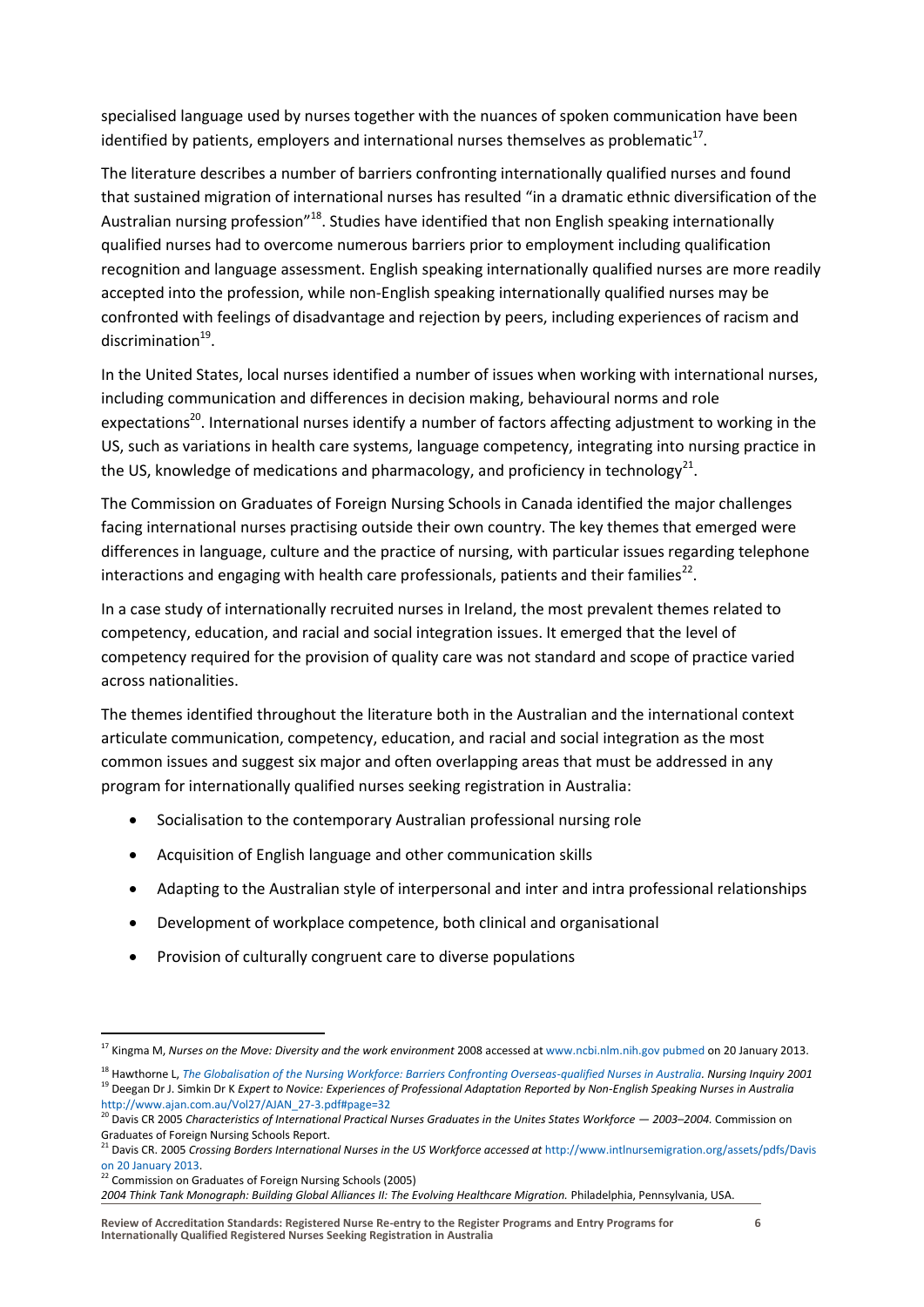• Availability of culturally safe support systems and resources<sup>23</sup>  $24$  <sup>25</sup>.

As with healthcare policy, higher education has undergone significant policy change in recent times. The Australian Government's response to the Review of Australian Higher Education (the Bradley Review)<sup>26</sup> in December 2008 heralded a period of transformation in post-secondary education in this country. The report highlighted the importance of the education sector as a key determinant in Australia's ability to compete effectively in a global context and it called for an 'outstanding, internationally competitive higher education system'. The review pointed to the need for structural reform and increased funding, as well as improved quality, equity and access.

The Australian Government's response to the Bradley Review included an increased focus on quality to build Australia's reputation in tertiary education. In May 2011, the Government announced the establishment of an independent national body to regulate and assure the quality of all types of higher education - The Tertiary Education Quality and Standards Agency (TEQSA). The Government also committed to ensuring that growth in the higher education sector will be underpinned by a robust quality assurance and regulatory framework, which places a renewed emphasis on student outcomes and the quality of the student experience<sup>27</sup>.

A government initiative arising from the Bradley Review has been the publication in July 2011 of a revised Australian Qualifications Framework (AQF). This has been updated by the publication of Australian Qualifications Framework 2013 in January 2013.The AQF is the national policy for regulated qualifications in Australian education and training. It incorporates the qualifications from each education and training sector into a single comprehensive national qualifications framework which comprises 10 levels of qualification from Certificate 1 to Doctoral Degrees at level 10, with a Bachelor Degree sitting at level 7. The AQF articulates the learning outcomes expected within each level of education in relation to knowledge, skills and the application of both. The purpose of the criteria is to ensure the integrity of qualifications and standardisation across a range of education providers, settings and delivery modes. The AQF Register of Recognised Education Institutions and Authorised Accreditation Authorities<sup>28</sup> lists every AQF qualification and the organisations authorised to issue those qualifications.

It is essential that any review of the current ANMAC standards for program accreditation recognises these policy changes within education as well as their context, given the history of nursing education in Australia.

Australian nursing education followed a global trend from 1984 onwards when the Commonwealth announced its in-principle support for the transfer of registered nurse educational preparation from the

 $\overline{a}$ 

<sup>23</sup> Deegan Dr J. Simkin Dr K *Expert to Novice: Experiences of Professional Adaptation Reported by Non-English Speaking Nurses in Australia* [http://www.ajan.com.au/Vol27/AJAN\\_27-3.pdf#page=32](http://www.ajan.com.au/Vol27/AJAN_27-3.pdf#page=32)

<sup>24</sup> Denton, S. 2009 Nation-to-nation: Challenges to addressing the effects of emerging global nurse migration on health care delivery. *Policy, Politics and Nursing Practice* accessed a[t http://ppn.sagepub.com/cgi/content/abstract/7/3\\_suppl/76s](http://ppn.sagepub.com/cgi/content/abstract/7/3_suppl/76s) on 10 January 2013.

<sup>25</sup> Hawthorne LA. *[The Globalisation of the Nursing Workforce: Barriers Confronting Overseas-qualified Nurses in Australia.](http://www.findanexpert.unimelb.edu.au/individual/publication1638) Nursing Inquiry 2001* <sup>26</sup> Australian Government (2008), *Review of Australian Higher Education – Final Report*. Viewed at:

[http://www.deewr.gov.au/HigherEducation/Review/Documents/PDF/Higher%20Education%20Review\\_one%20document\\_02.pdf](http://www.deewr.gov.au/HigherEducation/Review/Documents/PDF/Higher%20Education%20Review_one%20document_02.pdf) on 15 December 2012.

<sup>27</sup> Australian Government (2009), *Transforming Australia's Higher Education System*. Viewed at <http://www.deewr.gov.au/HigherEducation/Documents/TransformingAusHigherED.pdf> on 15 December 2012.

<sup>&</sup>lt;sup>28</sup> The AQF Register of Recognised Education Institutions and Authorised Accreditation Authorities accessed a[t www.aqf.edu.au](http://www.aqf.edu.au/) on 15 December 2012.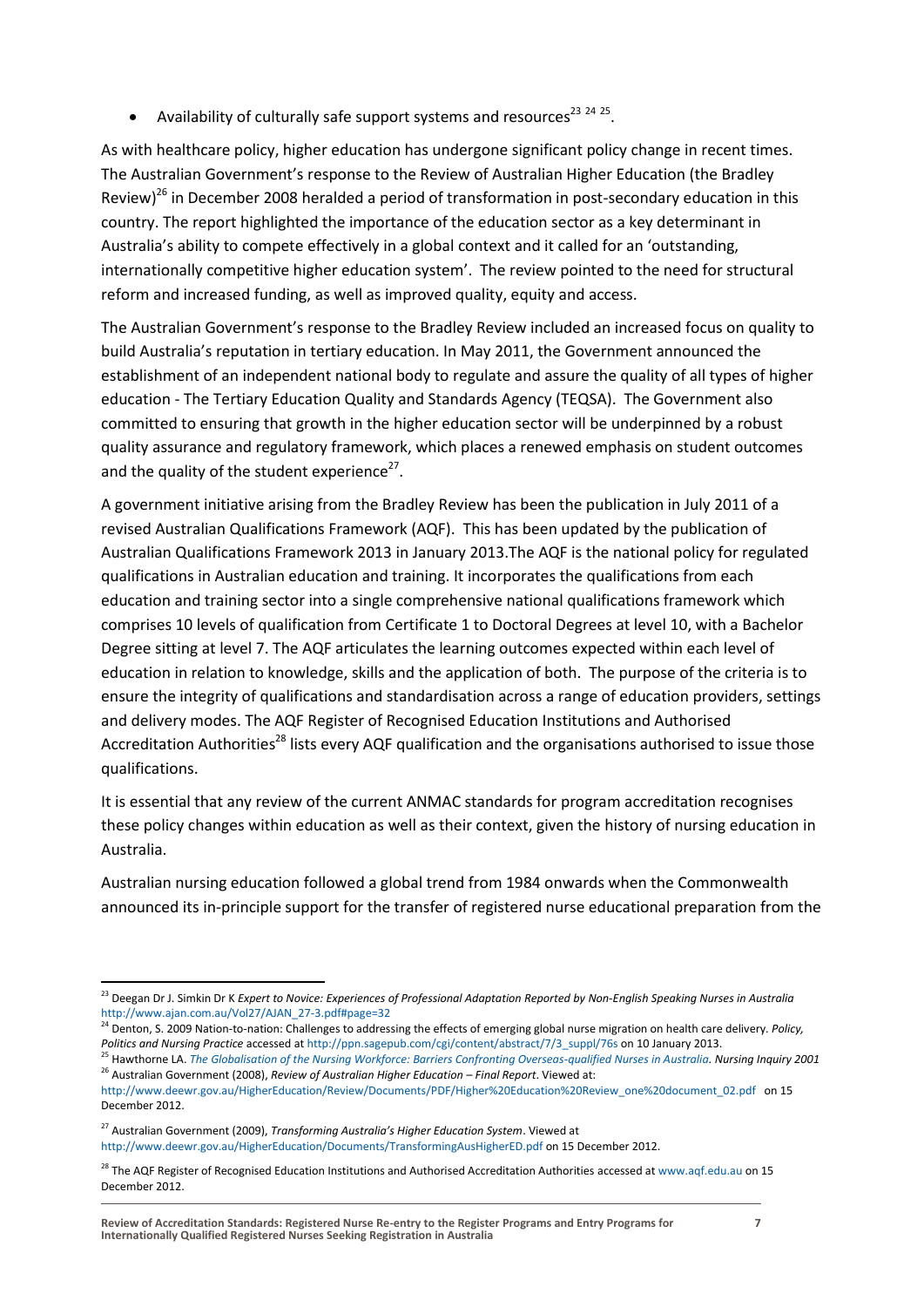hospitals into the higher education sector. This transfer was a staged process with states and territories changing at different times, but the transfer was essentially complete by the end of 1993<sup>29</sup>.

Globally, research is increasingly demonstrating that a more highly educated nursing workforce not only improves patient safety and quality of care but also reduces mortality<sup>30</sup>. The Global Standards for the initial education of professional nurses and midwives, developed by the World Health Organisation (WHO), establish educational criteria and outcomes that are based on evidence and competency, promote the progressive nature of education and lifelong learning and ensure the employment of practitioners who are competent and who, by providing quality care, promote positive health outcomes in the populations they serve<sup>31</sup>. The global standards promulgate that the minimum qualification for a registered nurse should be a bachelor level qualification undertaken in a higher education setting.

In Australia, registered nurses must have undertaken a Bachelors Degree with an Australian university or other accredited higher education provider before they are able to apply for entry to the Register. Nurses who are qualified overseas must have a minimum qualification of a Bachelor degree, or a qualification combined with experience that is comparable in duration and content to the nationally agreed minimal educational standard for nursing in Australia if they wish to apply to enter the Register.

Currently in Australia RN Re-entry and EPIQ – RN programs are provided in a number of settings across the education and training sector – higher education, Vocational Education and Training (VET) as Registered Training Organisations (RTOs); and in the private and public sectors. Given this diversity, it is vital to ensure the Accreditation Standards are comprehensive, evidence based, founded in best practice and articulate attainment of a level of professional competency to assure the community that accredited programs of study will graduate students who meet or exceed the relevant entry to practice National Competency Standards for the contemporary Australian environment.

There is currently variation in the qualifications awarded to graduates of RN re-entry programs ranging from a non-qualification award; a certificate of attainment; to the award of a Bachelor of Nursing. A number of the VET sector "bridging" and health service delivered programs are non-award programs – providing graduates with certification to provide to the NMBA as evidence as a qualification for registration. These programs are generally around 480 hours, combining theory and clinical practice experience - many with the option of early exit after 240 hours for re-entry and 280 hours for EPIQ -RN. A small number of universities offer the award Bachelor of Nursing (re-entry). These programs are twelve months in length and are available to nurses who have been previously registered as registered nurses regardless of initial qualification.

The length and content of these programs is consistent with RN re-entry programs and EPIQ- RN offered in other developed countries. In the United States and Canada there is a further requirement for nurses to pass a theoretical exam prior to being granted registration.

The award of a qualification on successful completion of a program of study leading to re-entry to the register or EPIQ-RN requires careful consideration. The objective of these courses is to enable nurses to graduate who meet the entry level standard to practice as a registered nurse, while recognising that

 $\overline{a}$ 

<sup>29</sup> Department of Education, Science and Training, *National Review of Nursing Education* – Jointly Commissioned by the Minister for Health and Ageing and the Minister for Education, Science and Training. Viewed at:

<http://www.dest.gov.au/archive/highered/programmes/nursing/paper1.htm#top> on 15 December 2012.

<sup>&</sup>lt;sup>30</sup> WHO World Health Statistics, 2007. Geneva World Health Organisation 2007.

<sup>&</sup>lt;sup>31</sup> Global Standards for the Initial Education of Professional Nurses and Midwives, World Health Organisation 2009 accessed at Global [Standards for the Initial Education of Professional Nurses and Midwives](http://www.google.com.au/url?sa=t&rct=j&q=global%20standards%20for%20the%20initial%20education%20of%20professional%20nurses%20and%20midwives%2C%20world%20health%20organisation%202009%20accessed%20at%20&source=web&cd=2&cad=rja&ved=0CDcQFjAB&url=http%3A%2F%2Fwww.who.int%2Fhrh%2Fnursing_midwifery%2Fhrh_global_standards_education.pdf&ei=MwzJUPPTEOeviQfe8ICABQ&usg=AFQjCNEfhAzOeh1qKTbig2LO3k7xHEcfCQ) on 13 December 2012.

**Review of Accreditation Standards: Registered Nurse Re-entry to the Register Programs and Entry Programs for Internationally Qualified Registered Nurses Seeking Registration in Australia**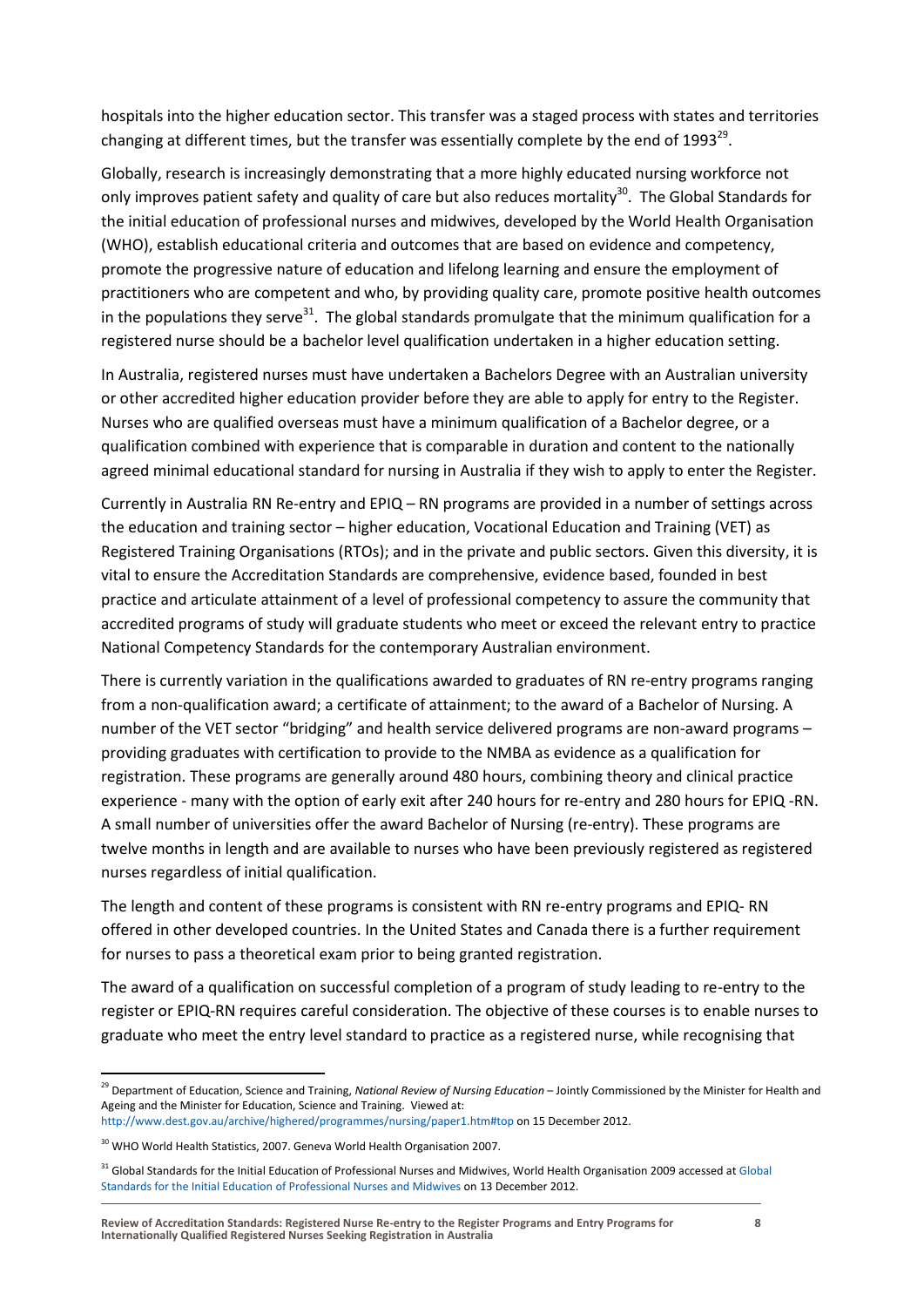these students bring a wide spectrum of knowledge and experiences. In Australia there is a principle that a qualification generally cannot be awarded twice for the same course of study. For those wishing to re-enter the Australian Register and who are required by the NMBA to undertake a program of study, the question arises as to whether a further award should be offered upon successful completion as a qualification for registration? If so, then at what level should this qualification be awarded?

# <span id="page-12-0"></span>**Key Aspects of the Accreditation Standards Requiring Consideration by Stakeholders**

The process of reviewing and developing the accreditation standards requires a number of iterative steps to ensure that the final outcome is one which is well supported and robust. It is critical to assess whether the accreditation standards are complete and with sufficient evidence to underpin all the domains necessary to assure the community, ANMAC and the NMBA that a graduate of an accredited RN re- entry-to-practice program or EPIQ-RN is fit to be registered and can practice in a safe and competent manner. Each of the current accreditation standards and accompanying criteria must also be assessed for accuracy to ensure their continued validity given the rapidly moving health and education environment in Australia. It is necessary to assess the rigour of each accreditation standard and its accompanying criteria to ensure that the expectation of education providers is neither too high nor too low. Finally, the accreditation standards must align with the Registered Nurse Accreditation Standards (2012) to facilitate consistency.

While the accreditation standards for these two categories of nurses seeking to register or re-register are not necessarily identical, there are certain synergies in the requirements that programs providing for these graduates must address. A primary focus on contemporary practice in the Australian context including suitable content on the health issues specific to Aboriginal and Torres Strait Islander peoples is critical.

Identified areas of challenge for registered nurses either re-entering the profession after a period of time away from practice or for a program of study that leads to an internationally qualified nurse meeting the NMBA requirements for registration include, inter alia:

- Provision of comprehensive nursing care in contemporary health care settings in Australia with a focus on the National Health Priorities.
- Fostering the development of critical reasoning and reflection, conceptualisation, innovative thinking and the ability to transfer skills and knowledge to new and novel situations.
- Communicating with influence in the setting of contemporary Australian practice.
- Development of a deep understanding of the history, health and culture of Aboriginal and Torres Strait Islander peoples.
- Delivery of safe and respectful cultural practice.
- Use of a range of information technologies.
- Knowledge of the Australian social, cultural, political and economic context in which health services operate and where graduates are employed.
- Development of the skills for independent study and a commitment to lifelong learning and encouragement of graduates to take responsibility for the development of nursing as a discipline and profession.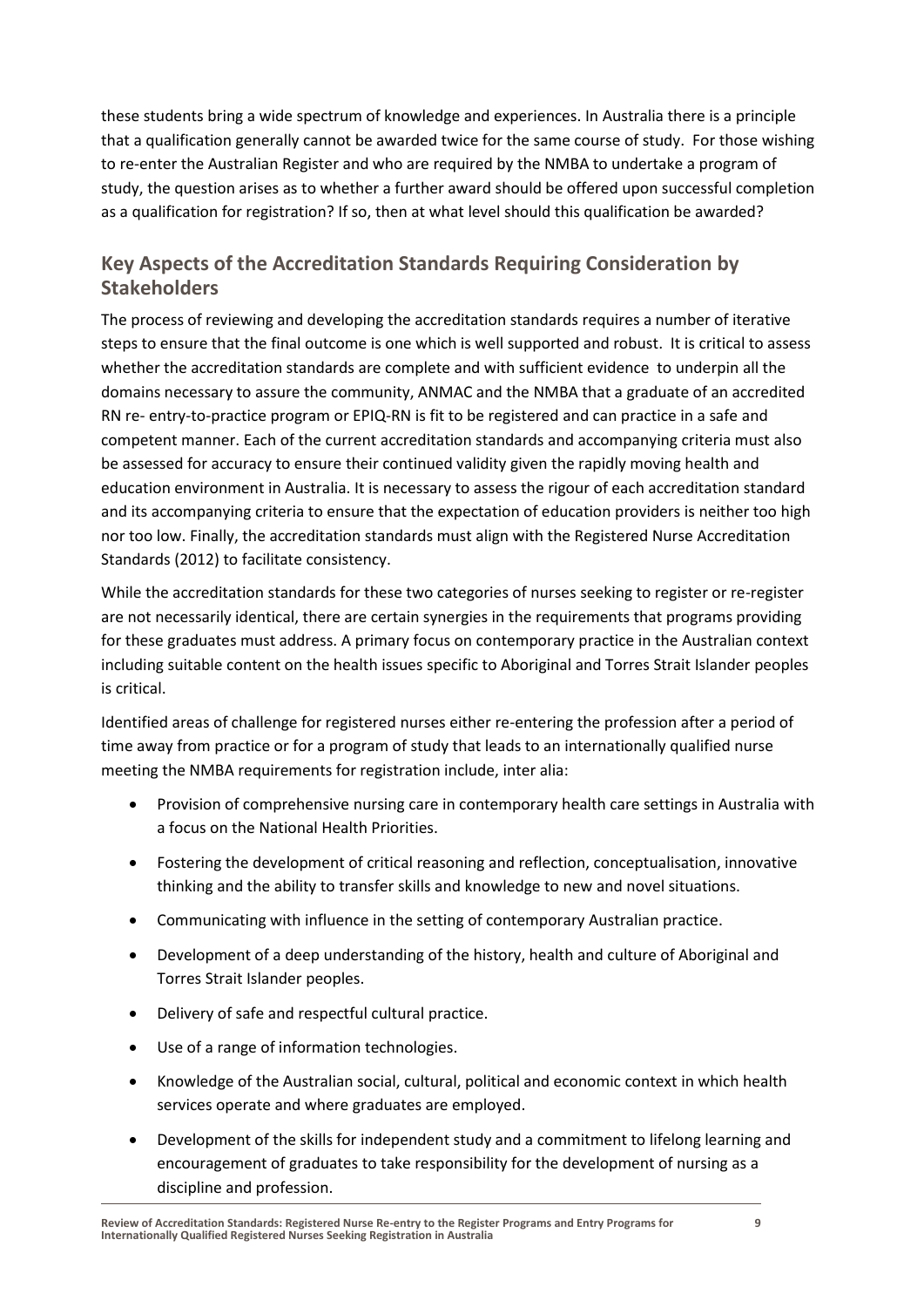There are additional challenges that face international nurses in the transition to safe and professionally fulfilling practice in Australia. These include communication in the Australian healthcare context and autonomous practice for nurses whose cultural and professional experience may have been undertaken in a more hierarchical model.

### <span id="page-13-0"></span>**The Review to Date**

Following the decision to review the Accreditation Standards, an Expert Advisory Group was established by the ANMAC Board comprising the following people:

Professor Bob Meyenn – ANMAC Board, Chair Expert Advisory Group

Professor Jill White—Chair, ANMAC Board

Ms Joanna Holt – Chief Executive NSW Kids and Families, ANMAC Community Board member

Dr Rosemary Bryant - Commonwealth Chief Nurse and Midwifery Officer, ANMAC Board

Clinical Professor Fiona Stoker - Chief Nursing Officer Tasmania, ANMAC Board

Professor Wendy Cross – Monash University School of Nursing and Midwifery

Professor Eimear Muir-Cochrane – Chair of Nursing (Mental Health Nursing) Flinders University

Ms Yvonne Chaperon—Assistant Federal Secretary, Australian Nursing Federation

Ms Amanda Adrian—CEO ANMAC

Ms Donna Mowbray—Director of Accreditation Services, ANMAC

Ms Melissa Cooper—Accreditation Manager, ANMAC

Dr Susan Bragg—Accreditation Manager, ANMAC

Ms Kate Jackson – A/g Manager Accreditation Services ANMAC

The first consultation paper was drafted with input from the EAG and distributed broadly to known stakeholders and made available on the ANMAC website. Three first round consultation forums have been held, one each in:

- Melbourne 24 April 2013
- $\bullet$  Perth 30 April 2013
- $\bullet$  Brisbane 7 June 2013.

In addition, submissions via email were invited and an electronic survey was available for stakeholders to provide their responses to the questions outlined in the first consultation paper.

A total of 64 stakeholders attended the forums, including representatives from:

- Australia and New Zealand Council of Chief Nurses
- Australian Health Practitioners Regulation Authority(AHPRA)
- Australian Nursing Federation (ANF)
- Australian Skills Quality Authority ( ASQA)
- Council of Deans of Nursing and Midwifery Australia and New Zealand
- Health services and hospitals.
- National Advisory for Tertiary Education, Skills & Employment (NATESE)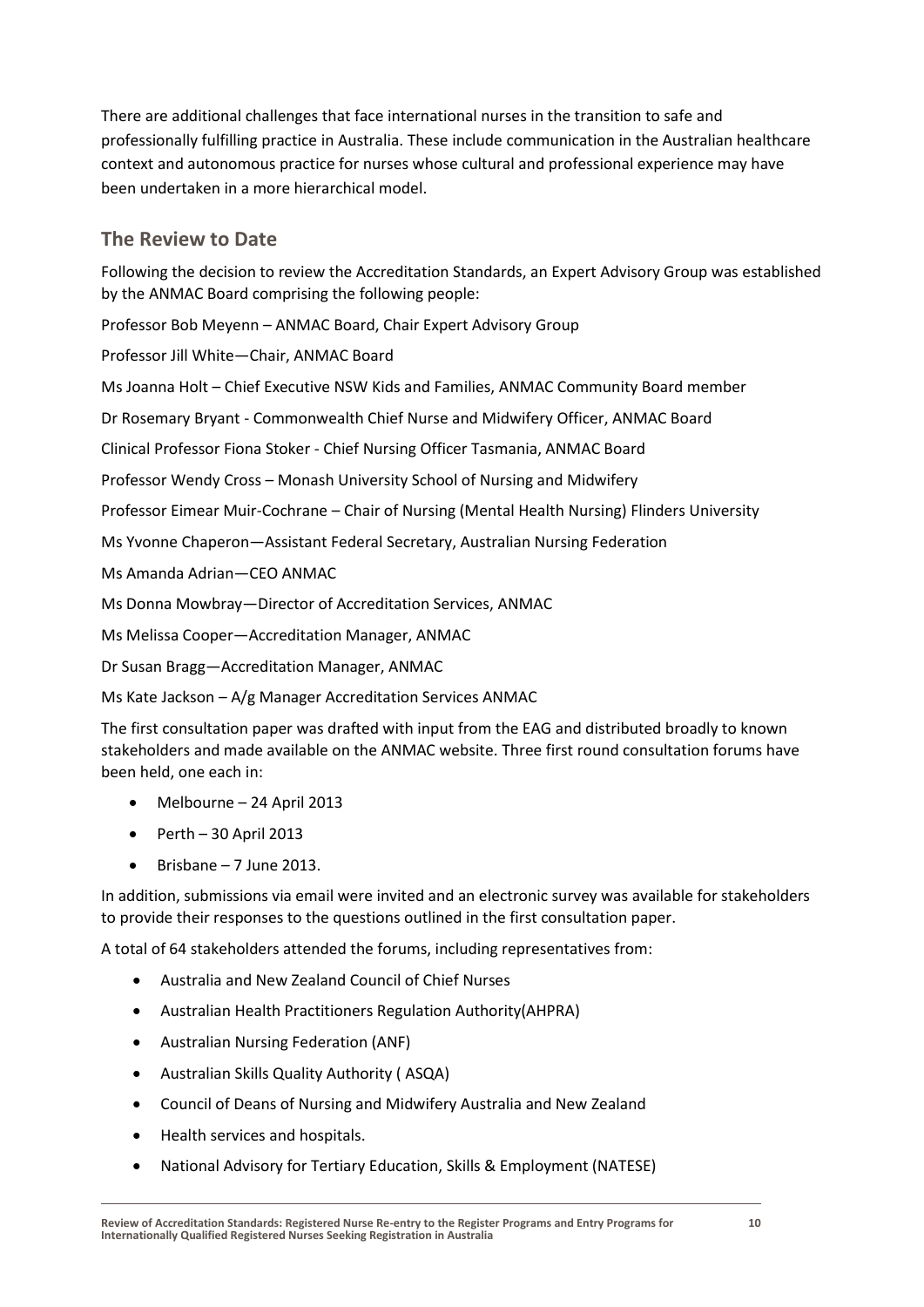- Nursing and Midwifery Board of Australia (NMBA)
- Tertiary Education Quality and Standards Authority (TEQSA)
- Universities, higher education providers, and Registered Training Organisations (RTO's).

To date ANMAC has also received 25 responses to the on-line survey tool and three submissions.

The EAG has met and synthesised the findings from the consultation process to date to inform the development of the draft Accreditation Standards set out in this second consultation paper.

# <span id="page-14-0"></span>**Ongoing Consultation Process**

This second Consultation Paper will be distributed widely to all known stakeholders and be made available on the ANMAC website. Feedback is invited from any interested organisation, group or individual. Feedback will be through:

- Submissions by direct email to: [Standardsreview@anmac.org.au](mailto:Standardsreview@anmac.org.au) by 26 June 2013.
- A forum of invited stakeholder groups to be held in Sydney in July 2013.

# <span id="page-14-1"></span>**Re-Entry to Practice**

The first consultation paper and stakeholder input identified similarities and differences between the requirements for programs of study for both re-entry to practice for domestically qualified nurses and the entry to practice in Australia for internationally qualified nurses. There was broad support that the standard for entry to the register for registered nurses should be the same as the Registered Nurse Accreditation Standards (2012). That is the standard for entry to the register as a registered nurse is the same regardless of the pathway in getting there. There are currently three pathways to registration for registered nurses:

- Having undertaken approved program of study leading to registration as a registered nurse. Eg Bachelor of Nursing, Master of Nursing (Entry)
- Internationally qualified nurses having had their overseas qualification assessed by the NMBA and required to undertake an approved program of study to prepare for practice in Australia
- Previously registered nurses who have had a lapse of registration.

Currently the NMBA is undertaking preliminary consultation on proposed changes to define and support a clear and transparent process to support in a safe and effective manner the re-entry of individuals who:

- previously held registration as a nurse and/or a midwife in Australia
- do not meet the recency of practice requirements in the NMBA registration standard to practice.

The consultation is seeking to explore three pathway options for these previously registered nurses and includes:

- 1. A NMBA approved supervised practice program (Pathway 1)
- 2. A NMBA approved re-entry to practice program (Pathway 2); or
- 3. Requisite studies in a re-entry to practice pathway within a NMBA approved entry to practice program of study leading to initial registration, as identified by a Board-approved education provider following recognition of the individual's prior learning (Pathway 3).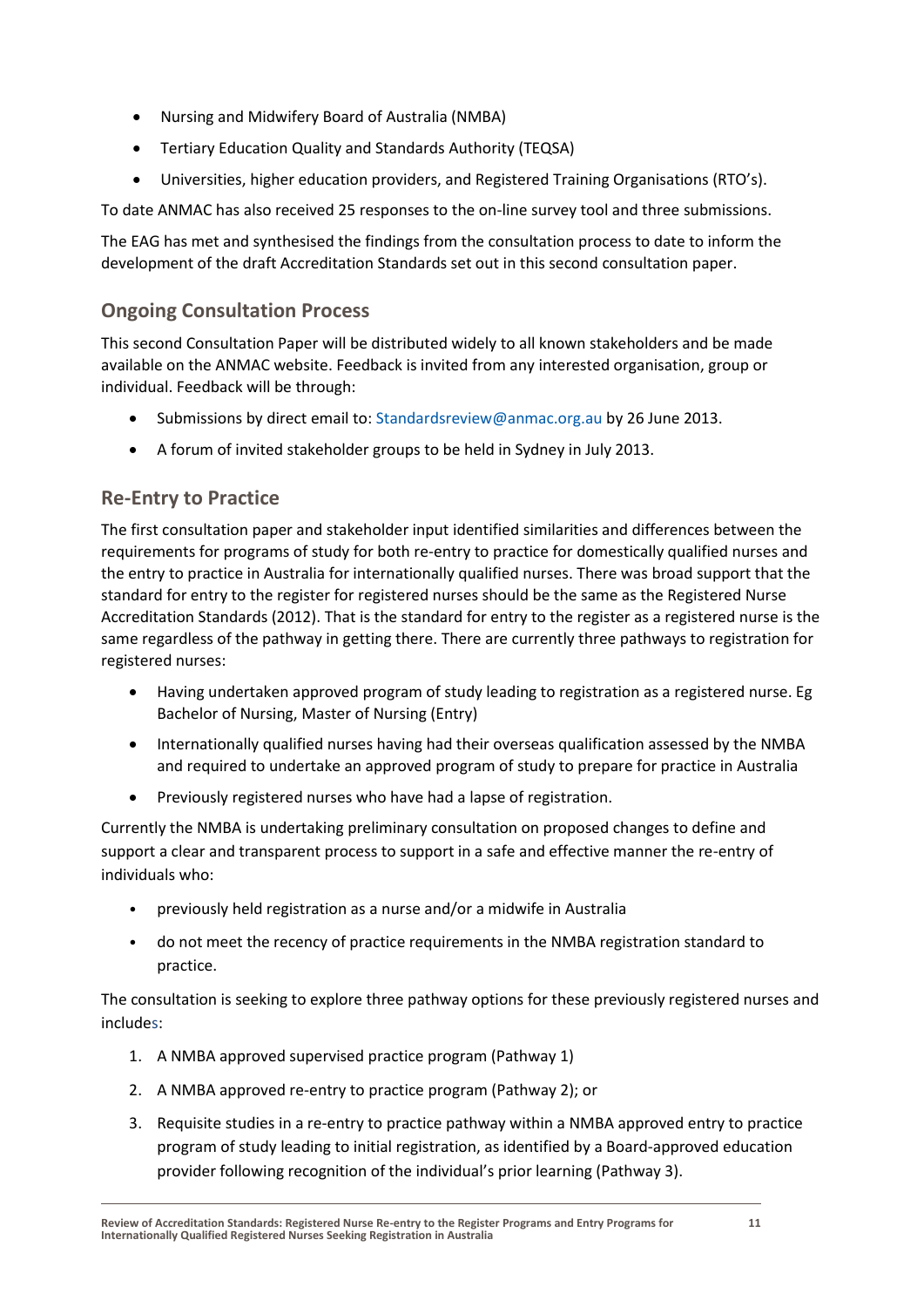The details around each pathway, particularly the new NMBA approved supervised practice program, will be known once the NMBA's work is complete. In light of this consultation, the EAG has decided to ensure that the accreditation must be consistent with, and reflect any NMBA policy changes. Therefore the final accreditation standards for re-entry to practice programs for previously registered nurses will follow.

# <span id="page-15-0"></span>**Entry to Practice for Internationally Qualified Registered Nurses**

The Accreditation Standards for EPIQ-RN will be the standards against which education providers and programs will be assessed by ANMAC as assuring internationally qualified nurses undertake an approved program of study to prepare for practice in Australia.

The objective of the EPIQ-RN programs is to ensure graduates are able to meet the NMBA approved national competency standards for registered nurses to practice in the context of the current Australian health environment. Therefore it is reasonable that the accreditation standards must articulate at a minimum, the desired competency outcomes of the entry level graduate programs.

The EAG proposes that the EPIQ-RN Accreditation Standards align with the revised Registered Nurse Accreditation Standards (2012) with modifications as identified through the Review to support the requirements of these students.

Modifications to the Registered Nurse Accreditation Standards (2012) for EPIQ-RN programs need to take into account the evidence articulated in the literature and the consensus view of stakeholders. As detailed in the first consultation paper the themes identified throughout the literature both in the Australian and the international context articulate communication, competency, education, and racial and social integration as the most common issues for internationally qualified nurses seeking registration. The literature suggests there are six major and often overlapping areas that must be addressed in any program for internationally qualified nurses seeking registration in Australia:

- Socialisation to the contemporary Australian professional nursing role
- Acquisition of English language and other communication skills
- Adapting to Australian style of interpersonal and professional relationships
- Development of workplace competence, both clinical and organisational
- Provision of culturally congruent care to diverse populations
- Availability of culturally safe support systems and resources<sup>32 33</sup> 34.

In recognition of these six areas and cognisant that the EPIQ-RN has already undertaken studies leading to registration in their home country, a number of key areas within the Registered Nurse Accreditation standards (2012) need amendment in order to be suitable as the standards for Entry to Practice for Internationally Qualified Registered Nurses. These are:

- Length of the program
- Workplace practice requirements
- What award or qualification, if any, is appropriate
- Program content.

 $\overline{a}$ <sup>32</sup> Deegan Dr J. Simkin Dr K *Expert to Novice: Experiences of Professional Adaptation Reported by Non-English Speaking Nurses in Australia* [http://www.ajan.com.au/Vol27/AJAN\\_27-3.pdf#page=32](http://www.ajan.com.au/Vol27/AJAN_27-3.pdf#page=32)

<sup>33</sup> Denton, S. 2009 Nation-to-nation: Challenges to addressing the effects of emerging global nurse migration on health care delivery. *Policy, Politics and Nursing Practice* accessed a[t http://ppn.sagepub.com/cgi/content/abstract/7/3\\_suppl/76s](http://ppn.sagepub.com/cgi/content/abstract/7/3_suppl/76s) on 10 January 2013. <sup>34</sup> Hawthorne LA. *[The Globalisation of the Nursing Workforce: Barriers Confronting Overseas-qualified Nurses in Australia.](http://www.findanexpert.unimelb.edu.au/individual/publication1638) Nursing Inquiry 2001*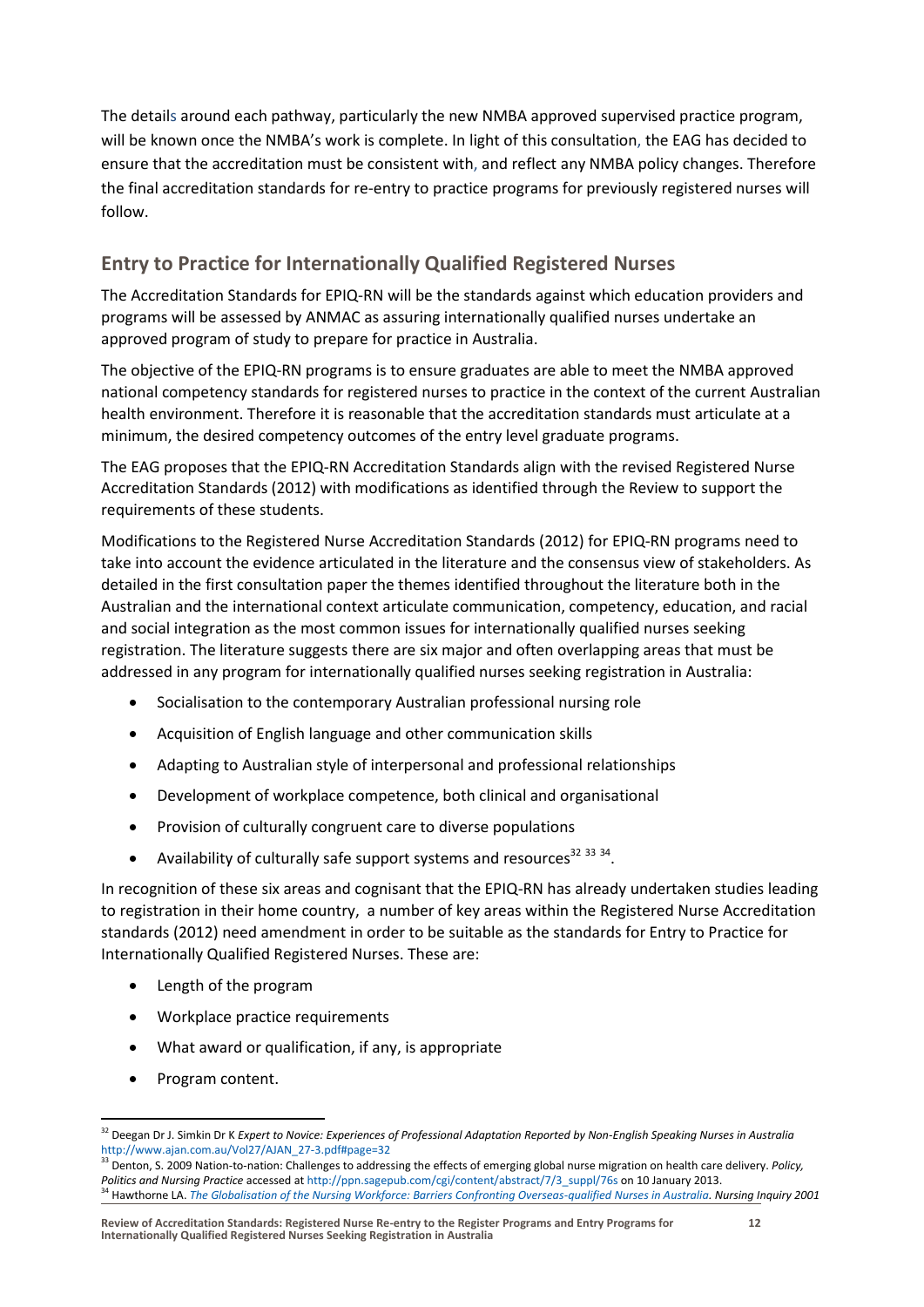Each of these issues is discussed below.

### **Length of the Program**

The length of the program needs to balance existing knowledge, cost and workforce requirements with the time needed to gain the required knowledge and sufficient opportunity to become competent against the Registered Nurse Competency Standards and to be socialised to the Australian health context.

The length of programs currently provided for internationally qualified nurses seeking to enter the Register vary considerably. There was also wide variation in views from stakeholders expressed through the consultation process. Most identified 12 weeks as being appropriate, although responses ranged from 6 - 52 weeks.

It is proposed that the standards stipulate 12 weeks.

Given the Registered Nurse Accreditation Standards (2012) are for a three year program, there are a number of areas where it would be inappropriate to require the same criteria in a 12 week program. There are, therefore, a number of criteria that have been deleted or amended. These are not discussed in this consultation paper as they are considered to have a minor impact.

Stakeholders are encouraged to review the draft standards in full.

### **Workplace Practice Requirements**

Workplace practice requirements were agreed by all stakeholders as being the critical element of these programs. It is during the workplace practice placements where not only competence can be assessed and confidence built; but just as importantly the socialisation and integration into the culture and context of the Australian health care system occurs.

There were strong views expressed by stakeholders that it was not essential that a variety of workplace practice settings be provided. It is acknowledged that many contemporary workplace practice settings provide opportunity to meet a broad range of nursing practice requirements that would facilitate attainment of the Registered Nurse Competency Standards. In many cases for internationally qualified nurses being able to undertake workplace practice requirements in one workplace setting limits the disadvantages of having to move between and become oriented to multiple settings thus potentially making the experience more valuable.

It is proposed that a minimum of 240 hours of workplace experience, not inclusive of simulation activities, be required by programs. It is also proposed that there be no requirement for this to occur across a variety of settings; however it is proposed that the standards will articulate that the workplace experience must be able to provide opportunity for the student to meet all the National Competency Standards for the registered nurse.

### **Award /Qualification**

There was a diversity of views expressed as to whether undertaking a formal program of study leading to registration for internationally qualified nurses should result in a formal award or qualification, and if so at what level. Various views included:

 The provision of non-award courses is not specifically regulated by the Australian Skills Quality Authority (ASQA) or the Tertiary Education Quality and Standards Agency (TEQSA). While ANMAC will be responsible for the accreditation of the actual program, it is important that the provider falls under a discrete, relevant educational regulatory system, as well as meeting the ANMAC accreditation requirements under the National Law.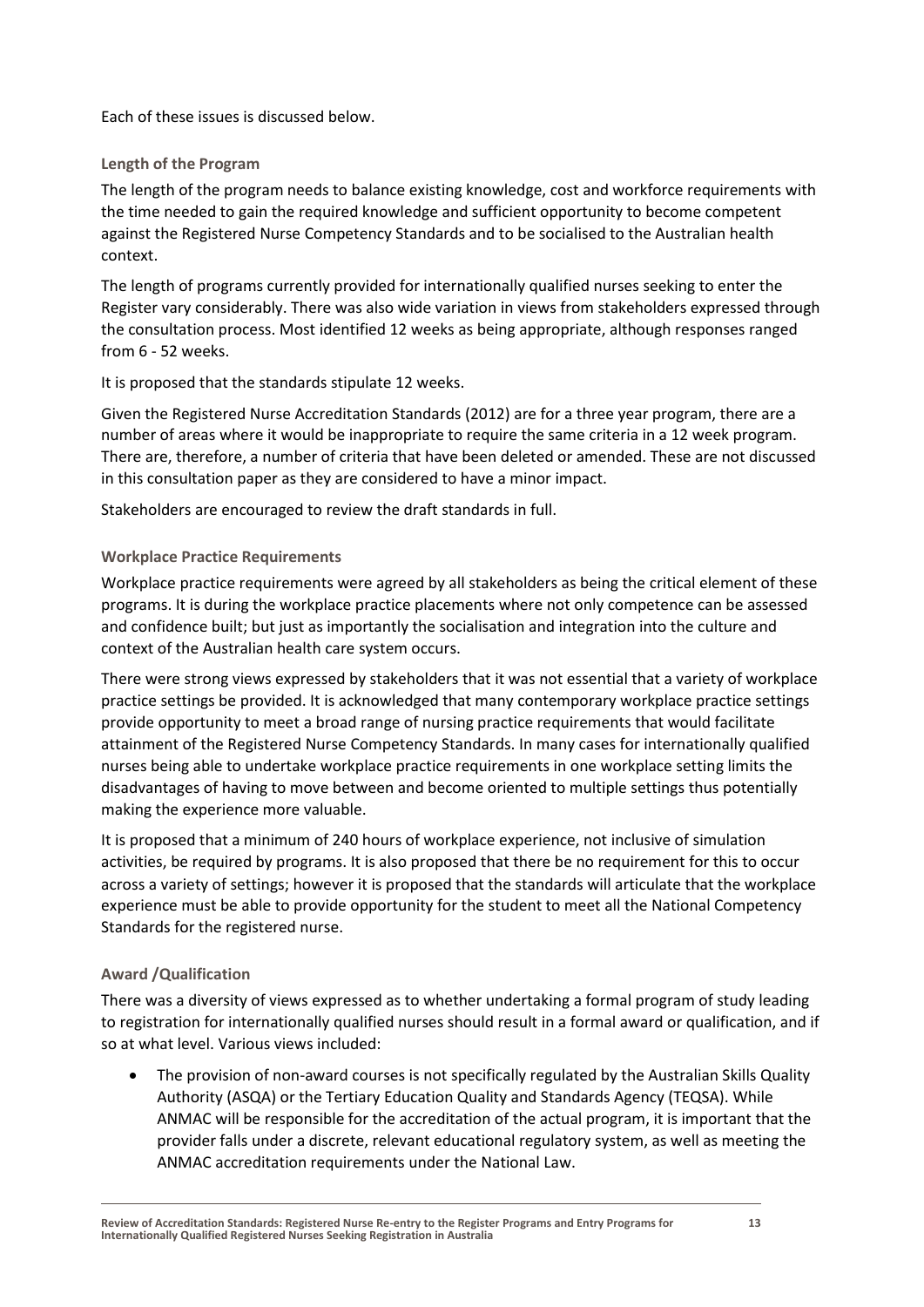- There is a notable amount of new learning for these nurses and that this should recognised in the award of a formal qualification.
- Providing a formal award would facilitate progression into further study for interested nurses.
- Providing the course at a Bachelor level or above would ensure an appropriate level of consistency of learning and assessment with the entry level Bachelor of Nursing programs.
- The quantum of learning required is equivalent to that required of a Graduate Certificate at a minimum.
- Internationally qualified nurses graduating from these programs of study would value an Australian qualification.
- The attainment of a qualification may have implications in the nursing career structure in some jurisdictions; and may require further discussion to address the possibility and implications of attracting an allowance under State and Territory Industrial Instruments.

Having carefully considered the issues it is proposed that programs for Entry to Practice for Internationally Qualified Registered Nurses be listed on the Australian Qualifications Framework (AQF) National Registry for the award of Graduate Certificate (level 8) as a minimum.

It is understood that this potentially will mean some current providers, particularly Registered Training Organisations and health services, will be ineligible to deliver a Graduate Certificate independently. Consequently it is also proposed to include in the standards the ability of an organisation to develop formal governance arrangements with higher education providers for the purposes of delivering a program where appropriate and where all other accreditation standards have been met.

### **Content**

Stakeholders expressed varying perspectives on the inclusion of additional content for these programs. There was agreement that the program standards should not be so prescriptive that they potentially become prematurely out-dated. However there was also broad agreement that there needed to be explicit inclusion of some additional content areas. Current program providers identified consistent weaknesses in internationally qualified nurses in the areas of support for personal hygiene and activities of daily living, infection control, and understanding the Australian health care system and their obligations as a Registered Nurse.

It is proposed to include the additional content areas of:

- essentials of patient care
- professional culture and behaviour in the Australian health care context
- delegation and supervision
- infection control
- legal and ethical obligations, responsibilities and issues in health care and research.

### <span id="page-17-0"></span>**Draft Standards**

Accompanying this document are the draft Accreditation Standards – Entry Programs for Internationally Qualified Registered Nurses Accreditation Standards 2013 (Draft). These draft Standards highlight the changes made to the Registered Nurse Accreditation Standards (2012) to make them appropriate and relevant for programs for internationally qualified registered nurses seeking registration in Australia. Stakeholders are encouraged to review the Draft Accreditation Standards in full, and provide feedback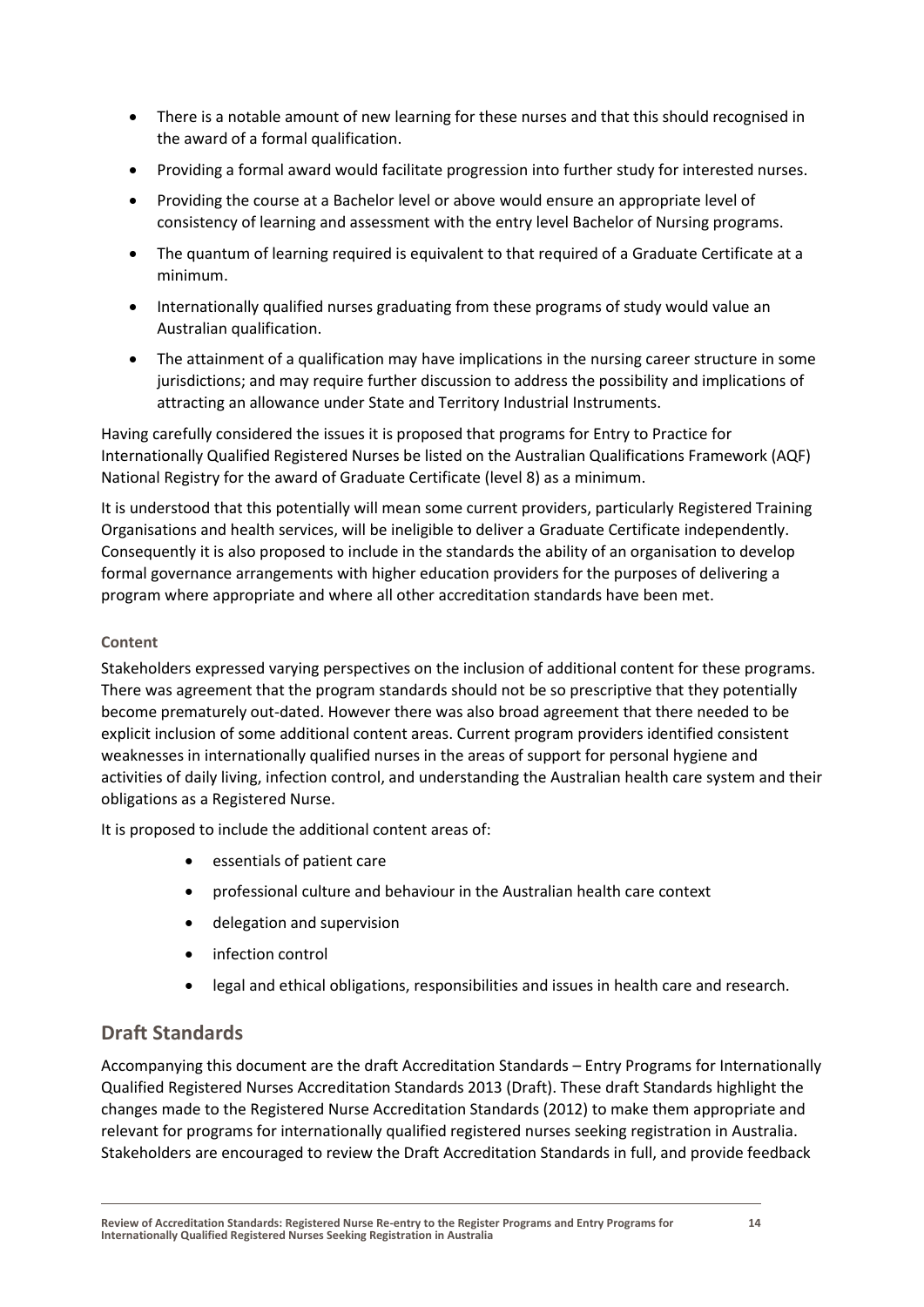on their utility, appropriateness and comprehensiveness as standards for approved programs of study leading to registration in Australia for internationally qualified nurses.

### <span id="page-18-0"></span>**Conclusion**

The aim of this review of the Australian Nursing and Midwifery Council Registered Nurse Re-entry and EPIQ – RN Standards and Criteria is to update the accreditation standards in light of the move to the National Registration and Accreditation Scheme and recent changes in higher education and health policy. The consultation process is critical to ensuring that the new Accreditation Standards are consistent, contemporary, comprehensive, clearly articulated and respected by the profession, relevant education providers and the community as a whole to safeguard and promote the health, safety and wellbeing of those Australians requiring nursing care.

The ANMAC Board will oversee the process of review which will be coordinated by the Board appointed Expert Advisory Group and led by ANMAC's Director of Accreditation - Ms Donna Mowbray. This process is expected to be completed by August 2013 with the intention of providing an updated set of accreditation standards, acceptable to the professions and relevant education providers, for the approval of the Nursing and Midwifery Board Australia in September 2013.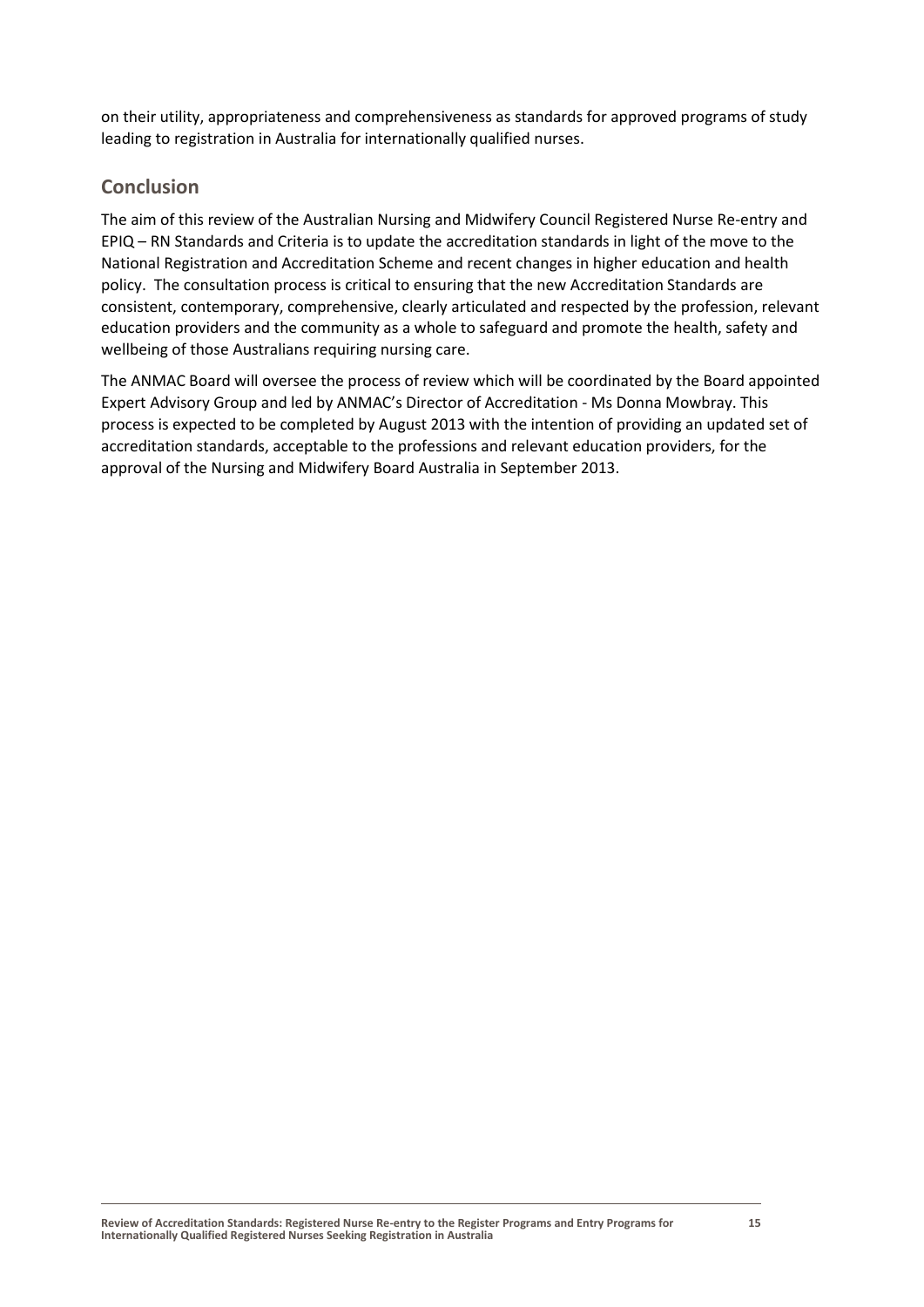### <span id="page-19-0"></span>**Glossary and Abbreviations**

- **AHPRA** the Australian Health Practitioner Regulation Agency (AHPRA) is the organisation responsible for the implementation of the National Registration and Accreditation Scheme across Australia. AHPRA supports the National Health Practitioner Boards in implementing the National Registration and Accreditation Scheme.
- **ANMAC** the Australian Nursing and Midwifery Accreditation Council is the independent accrediting authority for Nursing and Midwifery under the National Registration and Accreditation Scheme. ANMAC sets standards for accreditation and accredits nursing and midwifery programs and providers.
- **ANMC** the Australian Nursing and Midwifery Council was the peak national body responsible for the facilitation of a national approach to nursing and midwifery regulation prior to the introduction of the National Registration and Accreditation Scheme in 2010. The ANMC worked with the state and territory Nursing and Midwifery Regulation Authorities in evolving standards for statutory nursing and midwifery regulation, the development of national competency standards and codes of conduct and ethics for nurses and midwives.
- **AQF** the Australian Qualifications Framework is the national policy for regulated qualifications in Australian education and training. It incorporates the qualifications from each education and training sector into a single comprehensive national qualifications framework.
- **AUQA** Australian Universities Quality Agency has been subsumed by the newly established Tertiary Education Quality and Standards Agency.
- **COAG** Council of Australian Governments is the peak intergovernmental forum in Australia, comprising the prime minister, state premiers, territory chief ministers and the president of the Australian Local Government Association.
- **Education provider** is a university or other higher education institution, or a recognised training organisation (RTO) that is responsible for a program the graduates of which are eligible to apply for nursing or midwifery registration or endorsement.
- **EPIQ** Entry program for internationally qualified nurses seeing initial registration in Australia
- **Health Practitioner Regulation** (Administrative Arrangements) National Law Act 2008 administrative arrangements established under the first stage of the National Registration and Accreditation Scheme for the Health Professions (Act A).
- **Health Practitioner Regulation National Law Act 2009, or the National Law.** The National Law is contained in the Schedule to the Act. This second stage legislation provides for the full operation of the National Registration and Accreditation Scheme for the Health Professions from 1 July 2010 and covers the more substantial elements of the national scheme, including registration arrangements, accreditation arrangements, complaints, conduct, health and performance arrangements, and privacy and information-sharing arrangements. The purpose of the National Law is to protect the public by establishing a national scheme for the regulation of health practitioners and students undertaking programs of study leading to registration as a health practitioner.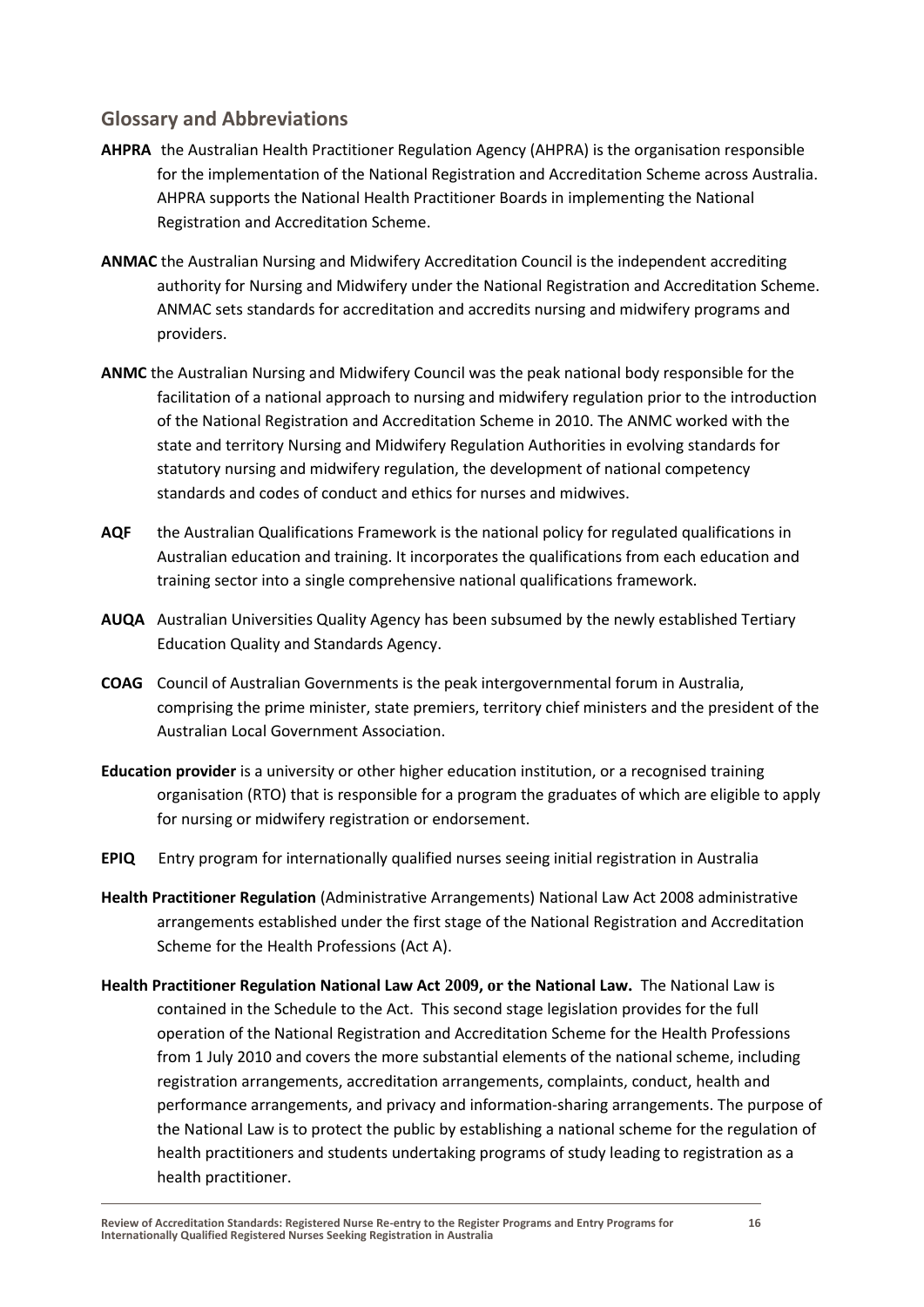- **HWA** Health Workforce Australia is an initiative of the Council of Australian Governments. It was established to meet the future challenges of providing a health workforce that responds to the needs of the Australian Community.
- **NMBA** Nursing and Midwifery Board of Australia works in partnership with AHPRA to protect the public and guide the professions of Nursing and Midwifery. The functions of the NMBA include registering nursing and midwifery practitioners and students; developing standards, codes and guidelines for the nursing and midwifery professions; handling notifications, complaints, investigations and disciplinary hearings; assessing overseas trained practitioners who wish to practice in Australia; and approving accreditation standards and accredited programs of study.
- **NRAS** National Registration and Accreditation Scheme
- **OECD** Organisation for Economic Co-operation and Development promotes policies that will improve the economic and social well-being of people around the world by providing a forum in which governments can work together to share experiences and seek solutions to common problems to understand what drives economic, social and environmental change.
- **Program** is the full program of study and experiences that are required to be undertaken before a qualification, recognised under the Australian Qualifications Framework (AQF), such as a Bachelor of Nursing can be awarded to a graduate who successfully completes the program.
- **TEQSA** the Tertiary Education Quality and Standards Agency which was established in July 2011 to regulate and assure the quality of Australia's large, diverse and complex higher education sector. From January 2012 the Tertiary Education Quality and Standards Agency will register and evaluate the performance of higher education providers against the new Higher Education Standards Framework. TEQSA will undertake both compliance assessments and quality assessments.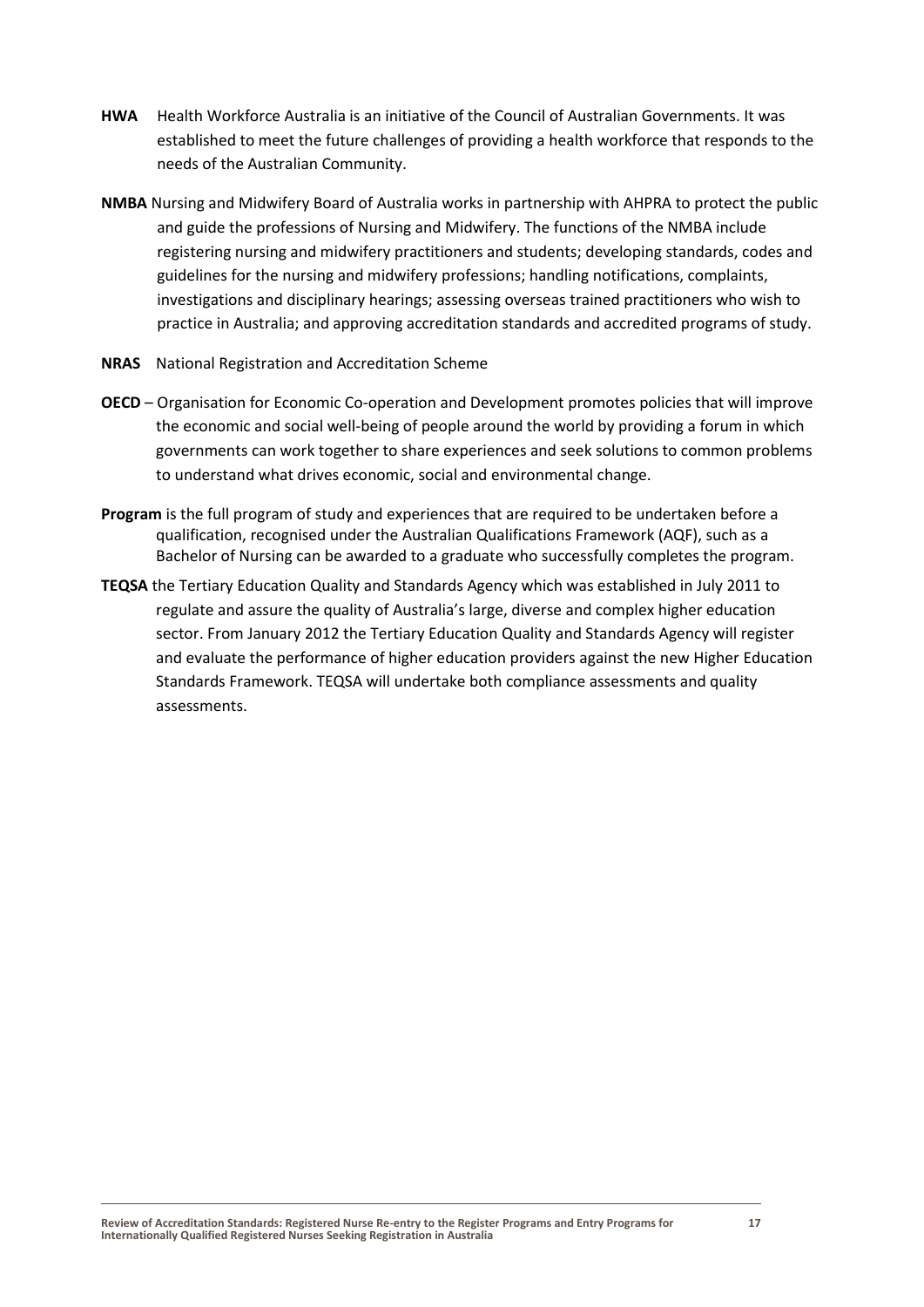## <span id="page-21-0"></span>**Appendix A**

<span id="page-21-1"></span>**Key stakeholders in the review of accreditation standards for registered nurse re-entry to the register programs and entry programs for internationally qualified nurses.**

| <b>PRINCIPAL AGENCIES</b>                 | <b>STAKEHOLDER</b><br><b>CONSULTATION</b> | <b>EXPERT ADVISORY GROUP</b>                    |
|-------------------------------------------|-------------------------------------------|-------------------------------------------------|
| Nursing and Midwifery Board of            | <b>Australian Nursing &amp; Midwifery</b> | Australian Nursing and Midwifery                |
| Australia                                 | <b>Accreditation Council Board</b>        | Accreditation Council (ANMAC) Board             |
|                                           |                                           | representative                                  |
| Australian Health Practitioner            | Nursing & Midwifery Board of Australia    | <b>ANMAC Board representative</b>               |
| <b>Regulation Agency</b>                  |                                           |                                                 |
| Tertiary Education Quality and            | <b>Health Professions Accreditation</b>   | Council of Deans of Nursing and Midwifery       |
| <b>Standards Agency</b>                   | Councils' Forum                           | representative                                  |
| <b>Australian Nursing &amp; Midwifery</b> | Consumer Health Forum of Australia        | Australia and New Zealand Council of Chief      |
| <b>Accreditation Council</b>              |                                           | Nurses representative                           |
| Health Workforce Australia                | <b>Commonwealth Chief Nurse</b>           | <b>Australian Nursing Federation</b>            |
|                                           |                                           | representative                                  |
| Australian Health Ministers Advisory      | Australian & New Zealand Council of       | <b>ANMAC Chief Executive Officer</b>            |
| Council                                   | <b>Chief Nurses</b>                       |                                                 |
| Australian & New Zealand Council of       | Council of Deans of Nursing and           | <b>ANMAC Director of Accreditation Services</b> |
| <b>Chief Nurses</b>                       | Midwifery Australia & New Zealand         |                                                 |
| Ministerial Council for Tertiary          | Health Workforce Australia                | <b>ANMAC Accreditation Managers</b>             |
| <b>Education and Employment</b>           |                                           |                                                 |
| Commonwealth Department of Health         | <b>Australian Nursing Federation</b>      | ANMAC Standards Development & Review            |
| and Ageing                                |                                           | Coordinator (SDRC)                              |
| Health Workforce Principal Council        | <b>Australian College of Nursing</b>      |                                                 |
| Department of Foreign Affairs and         | Community Services & Health Industry      |                                                 |
| Trade                                     | <b>Skills Council</b>                     |                                                 |
| Department of Immigration and             | Congress of Aboriginal & Torres Strait    |                                                 |
| Citizenship                               | <b>Islander Nurses</b>                    |                                                 |
| Department of Education, Employment       | <b>Coalition of National Nursing</b>      |                                                 |
| and Workplace Relations                   | Organisations                             |                                                 |
| Department of Industry, Innovation,       | <b>TAFE Directors Australia</b>           |                                                 |
| Science, Research and Tertiary            |                                           |                                                 |
| Education                                 |                                           |                                                 |
|                                           | Australian Council for Private Education  |                                                 |
|                                           | and Training                              |                                                 |
|                                           | National Rural Health Alliance            |                                                 |
|                                           | Australian Private Hospitals Association  |                                                 |
|                                           | Nursing Council of New Zealand            |                                                 |
|                                           | Midwifery Council of New Zealand          |                                                 |
|                                           | <b>Interested Education Providers</b>     |                                                 |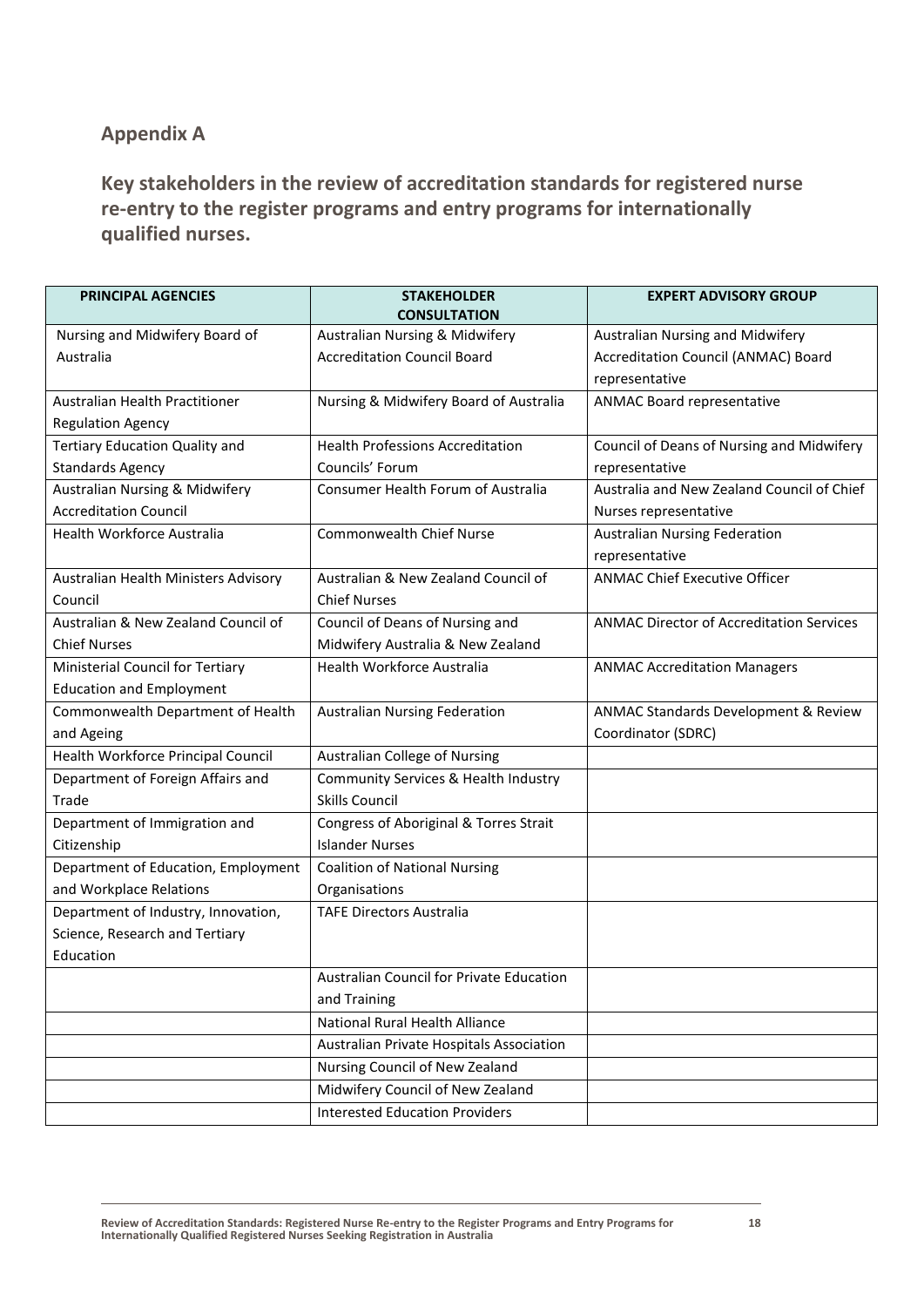### <span id="page-22-0"></span>**Appendix B**

### <span id="page-22-1"></span>**Entry Programs for Internationally Qualified Registered Nurse Accreditation Standards**

Thank you for reviewing the draft Accreditation Standards in full. Please follow the link to comment on each of the draft Accreditation Standards and if you have any other benefits or burdens you would like to identify.

<https://www.surveymonkey.com/s/QXM6SKV>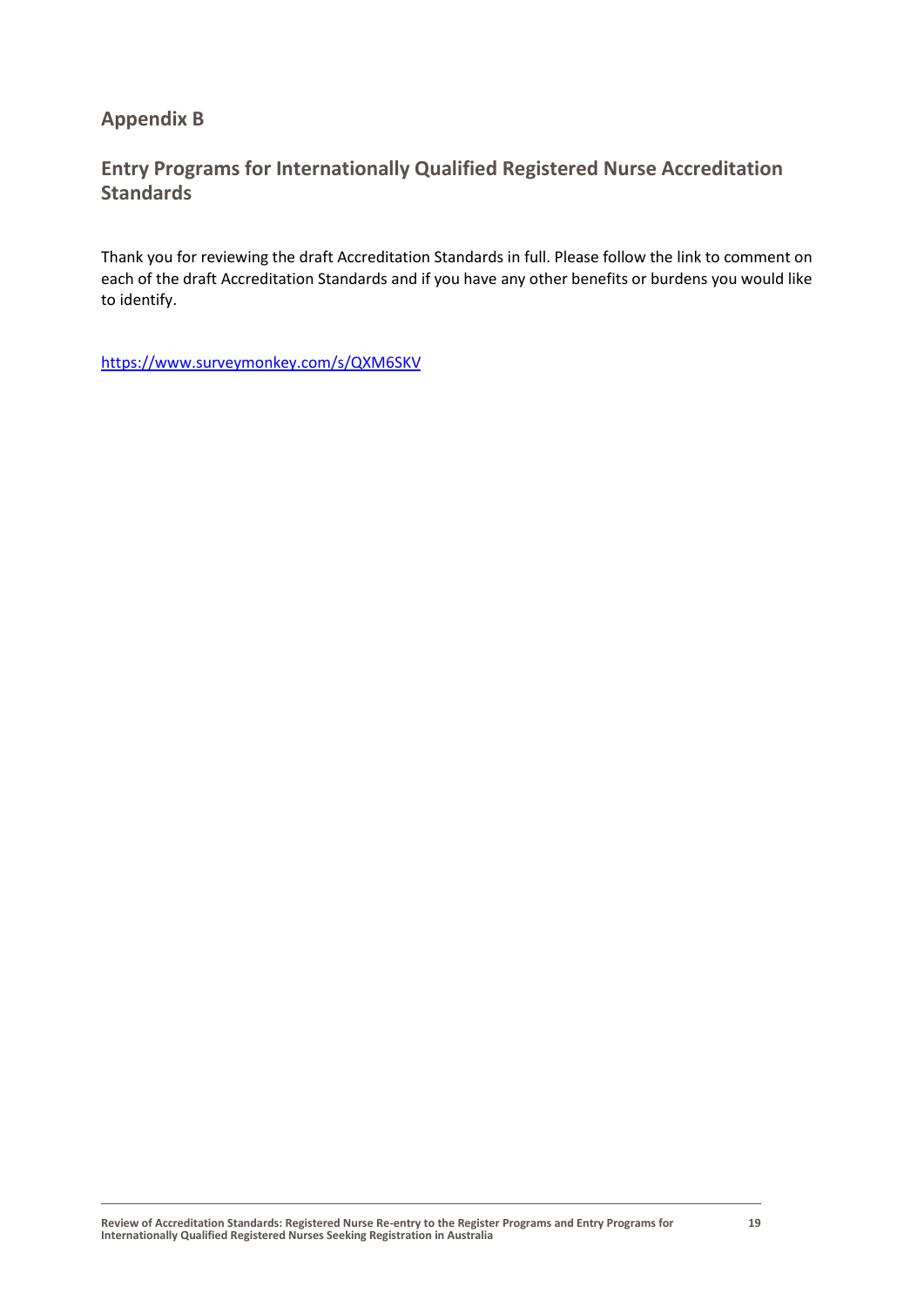#### **Standard 1: Governance**

*The education provider has established governance arrangements for the nursing program of study that develop and deliver a sustainable, high-quality education experience for students, to enable them to meet the National Competency Standards for the Registered Nurse.* 

### *Criteria*

 $\ddot{\phantom{a}}$ 

The education provider must provide evidence of:

- 1.1. Current registration by the Tertiary Education Quality and Standards Agency (TEQSA) as an Australian university or other higher education provider<sup>35</sup> or an organisation with a formal governance arrangement with a higher education provider.
- 1.2. Current accreditation of the nursing program of study by the university (or TEQSA for non-self-accrediting higher education providers) detailing the expiry date and recommendations, conditions and progress reports related to the school.
- 1.3. Listing on the Australian Qualifications Framework (AQF) National Registry for the award of Graduate Certificate (level 8) or credit towards such a program as a minimum.
- 1.4. Registered as a Commonwealth Register of Institutions and Courses for Overseas Students (CRICOS) provider.
- 1.5. Current, documented academic governance structure for the university (or other higher education provider) and the **program provider** that ensures academic oversight of the program and promotes high-quality teaching and learning, scholarship, research and ongoing evaluation.
- 1.6. Terms of reference for relevant program advisory committee demonstrating partnership with key stakeholders, including partnerships with Aboriginal and Torres Strait Islander health professionals and communities.
- 1.7. Staff delegations, reporting relationships, and the role of persons or committees in decision making related to the program.
- 1.8. Governance arrangements between the university or higher education provider and the program provider that ensure responsiveness to accreditation requirements for ongoing compliance with accreditation standards.
- 1.9. Policies relating to credit transfer or the recognition of prior learning that are consistent with AQF national principles and the graduate's ability to meet the National Competency Standards for professional registration.

<sup>&</sup>lt;sup>35</sup> For explanation of provider categories see: Tertiary Education and Quality Standards Agency (2011), *Higher Education Standards (Threshold Standards) 2011 Legislative Instrument, Chapter 2*. Viewed a[t http://www.teqsa.gov.au/higher-education-standards-framework](http://www.teqsa.gov.au/higher-education-standards-framework) on 7 March 2012.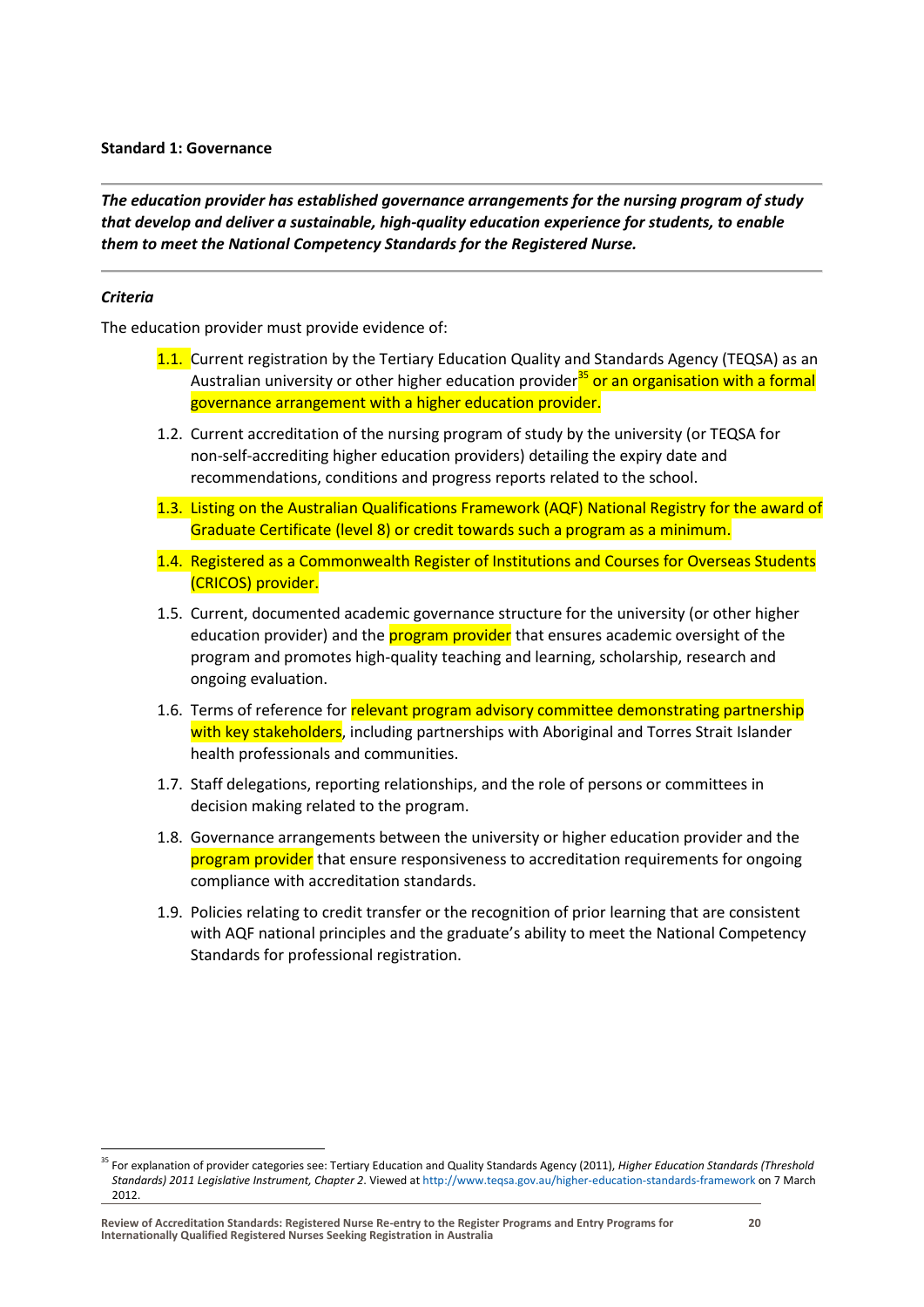*The program provider makes explicit, and uses a contemporary conceptual framework for the nursing program of study that encompasses the educational philosophy underpinning design and delivery and the philosophical approach to professional nursing practice.*

### *Criteria*

- 2.1 A clearly documented and explained conceptual framework for the program, including the educational and professional nursing philosophies underpinning its curriculum.
- 2.2 The incorporation of contemporary Australian and international best practice teaching, learning and assessment methodologies and technologies to enhance the delivery of curriculum content, stimulate student engagement and promote understanding.
- 2.3 A program of study that is congruent with contemporary and evidence-based approaches to professional nursing practice and education.
- 2.4 Teaching and learning approaches that:
	- a. enable achievement of stated learning outcomes
	- b. facilitate the integration of theory and practice
	- c. scaffold learning appropriately throughout the program
	- d. encourage the application of critical thinking frameworks and problem-solving skills
	- e. engender deep rather than surface learning
	- f. encourage students to become self-directed learners
	- g. embed recognition that graduates take professional responsibility for continuing competence and life-long learning
	- h. instil students with the desire and capacity to continue to use, and learn from, emerging research throughout their careers
	- i. promote emotional intelligence, communication, collaboration, cultural safety, ethical practice and leadership skills expected of registered nurses
	- j. incorporate an understanding of, and engagement with, intraprofessional and interprofessional learning for collaborative practice.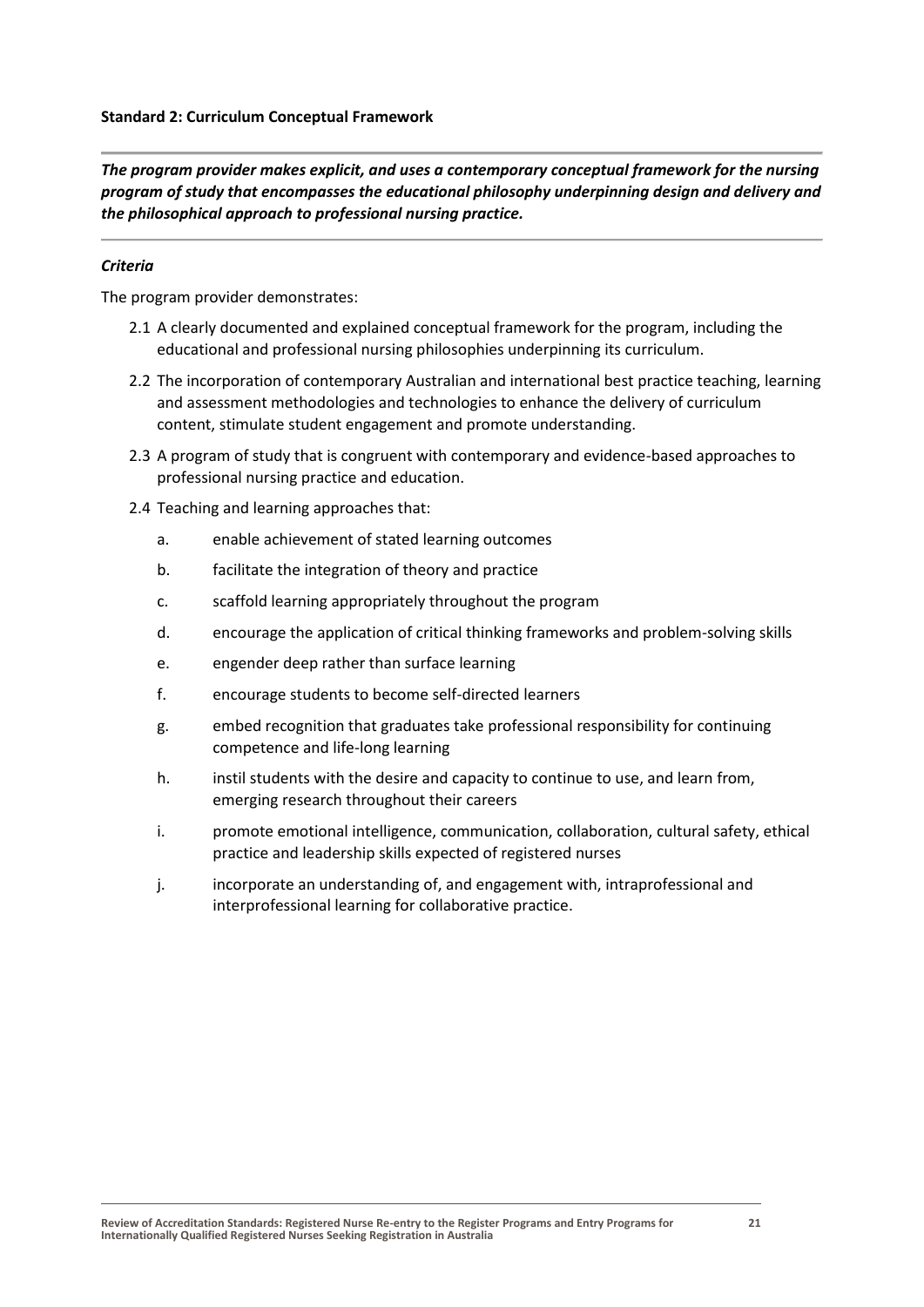### **Standard 3: Program Development and Structure (NOTE: Will need to be revised if not offered as a graduate certificate)**

*The program of study is developed in collaboration with key stakeholders reflecting contemporary trends in nursing and education; complying in length and structure with the Australian Qualifications Framework (AQF) for the qualification offered and enabling graduates to meet the National Competency Standards for the Registered Nurse. Workplace experience is sufficient to enable safe and competent nursing practice by program completion.* 

### *Criteria*

- 3.1 Consultative and collaborative approaches to curriculum design and program organisation between academic staff, those working in health disciplines, students, consumers and other key stakeholders including Aboriginal and Torres Strait Islander health professionals.
- 3.2 Contemporary nursing and education practice in the development and design of curriculum.
- 3.3 A map of subjects against the National Competency Standards for the Registered Nurse which clearly identifies the links between learning outcomes, assessments and required graduate competencies.
- 3.4 Descriptions of curriculum content and the rationale for its extent, depth and sequencing in relation to the knowledge, skills and behaviours expected of students.
- 3.5 Opportunities for student interaction with other health professions to support understanding of the multi-professional health care environment and facilitate interprofessional learning for collaborative practice.
- 3.6 **A minimum of 240** hours of workplace experience, not inclusive of simulation activities, incorporated into the program.
- 3.7 Content and sequencing of the program of study prepares students for workplace experience and incorporates opportunities for simulated learning.
- 3.8 Workplace experience in Australia to consolidate the acquisition of competence and facilitate transition to practice. A summative assessment is made against all National Competency Standards for the Registered Nurse in the clinical setting.
- 3.9 Equivalence of subject outcomes for programs taught in Australia in all delivery modes in which the program is offered (subjects delivered on-campus or in mixed-mode, by distance or by elearning methods).
- 3.10 Where the structure of the program allows for multiple entry pathways for which students receive block credit or advanced standing (other than on an individual basis), evidence that each pathway meets the Entry Programs for Internationally Qualified Registered Nurse Accreditation Standards.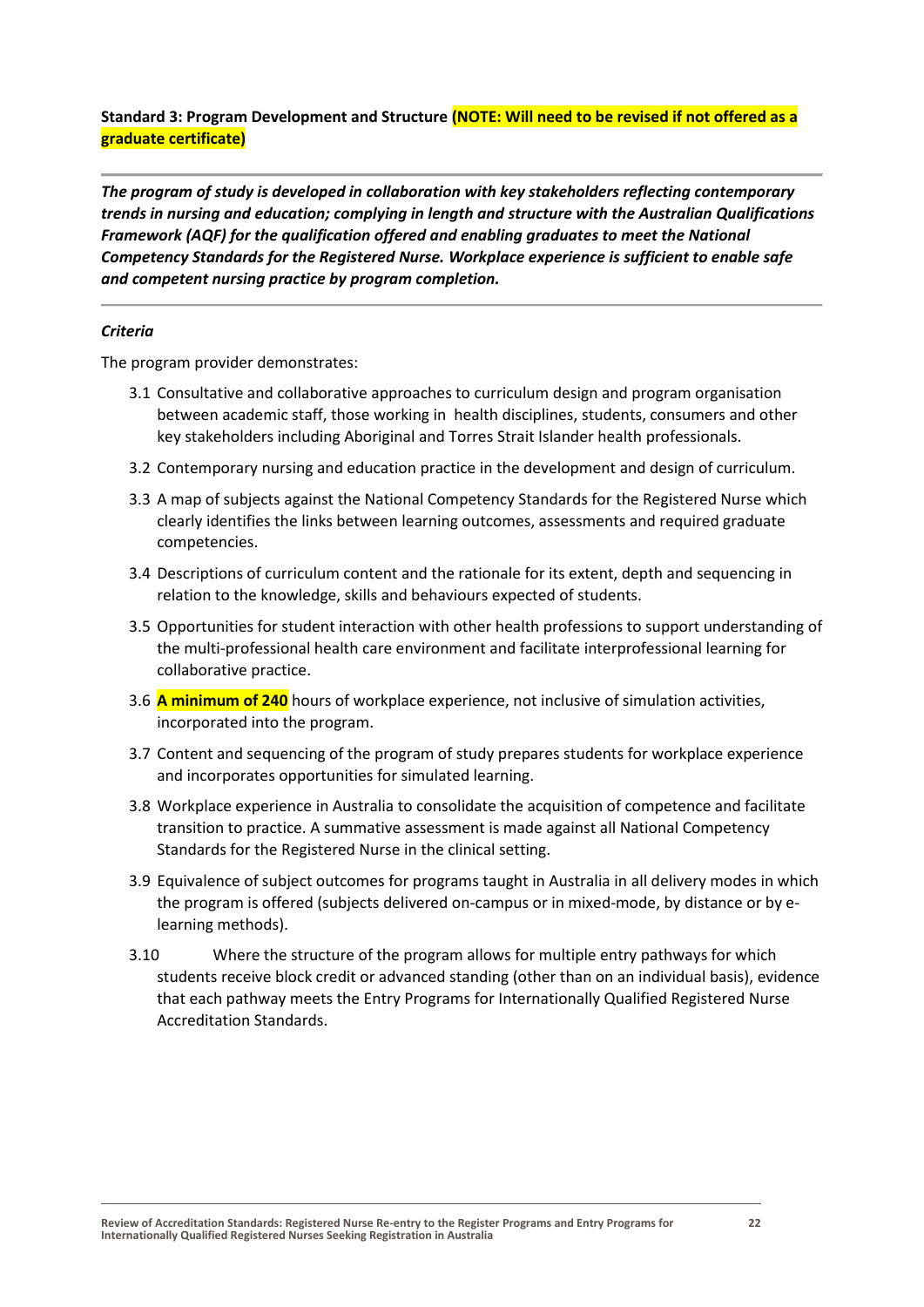#### **Standard 4: Program Content**

*The program content delivered by the program provider comprehensively addresses the National Competency Standards for the Registered Nurse and incorporates Australian and international best practice perspectives on nursing as well as existing and emerging national and regional health priorities.*

#### *Criteria*

The program provider demonstrates:

- 4.1 A comprehensive curriculum document structured around the conceptual framework that includes:
	- a. program structure and delivery modes
	- b. subject outlines
	- c. linkages between subject objectives, learning outcomes and their assessment, and national competencies
	- d. teaching and learning strategies
	- e. a workplace experience plan.
- 4.2 The central focus of the program is nursing practice, comprising core health professional knowledge and skills and specific nursing practice knowledge and skills that are evidence based, applied across the human lifespan and incorporate national and regional health priorities, health research, health policy and reform. This should include but not be limited to:

#### 4.2.1 Social determinants of health and well being

Promotion and maintenance of health and prevention of illness

Rural and remote health

Mental Health

Chronic disease and self-management

Primary health care

Acute and critical health care

Evidence-based health care

Infection control

Quality use of medicines

Health professional regulation nd health policy issues

Health assessment

Interprofessional collaborative practice

Human anatomy, physiology and pathophysiology

Identification and treatment of disease

National and regional health priorities.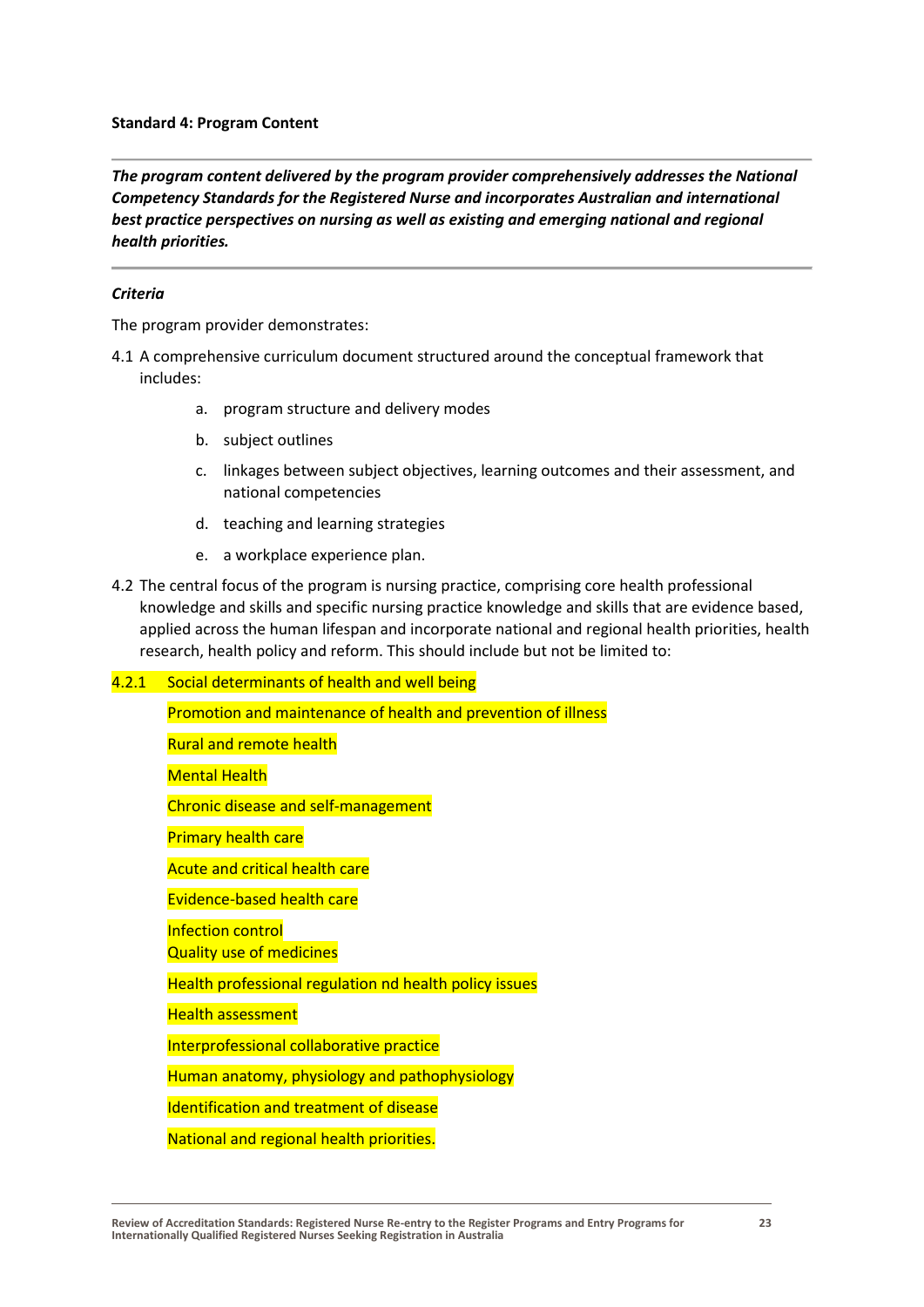- 4.2.2 Nursing professional knowledge and skills including but not limited to:
	- Personal care
	- Documentation and communication
	- Promotion of self-care
	- Fluids and nutritional management
	- Clinical monitoring and management
	- Recognition of and response to the deteriorating health of the patient
	- Clinical interventions including wound management
	- Preventing risk and promoting safety.
- 4.3 Nursing research and evidence-based inquiry underpins all elements of curriculum content and delivery.
- 4.4 Program content supports the development and application of knowledge and skills including but not limited to:
	- a. critical thinking, analysis and decision making
	- b. essentials of patient care
	- c. professional culture and behaviour in the Australian health care context
	- d. delegation, supervision and leadership
	- e. quality improvement methodologies
	- f. research appreciation and translation
	- g. legal and ethical obligations, responsibilities and issues in health care and research
	- h. health informatics and health technology.
- 4.5 Inclusion of **subject matter** that gives students an appreciation of the diversity of Australian culture, develops their knowledge of cultural respect and safety, and engenders the appropriate skills and attitudes.
- 4.6 Inclusion of discrete subject matter specifically addressing Aboriginal and Torres Strait Islander peoples' history, health, wellness and culture. Health conditions prevalent among Aboriginal and Torres Strait Islander peoples are also appropriately embedded within the curriculum.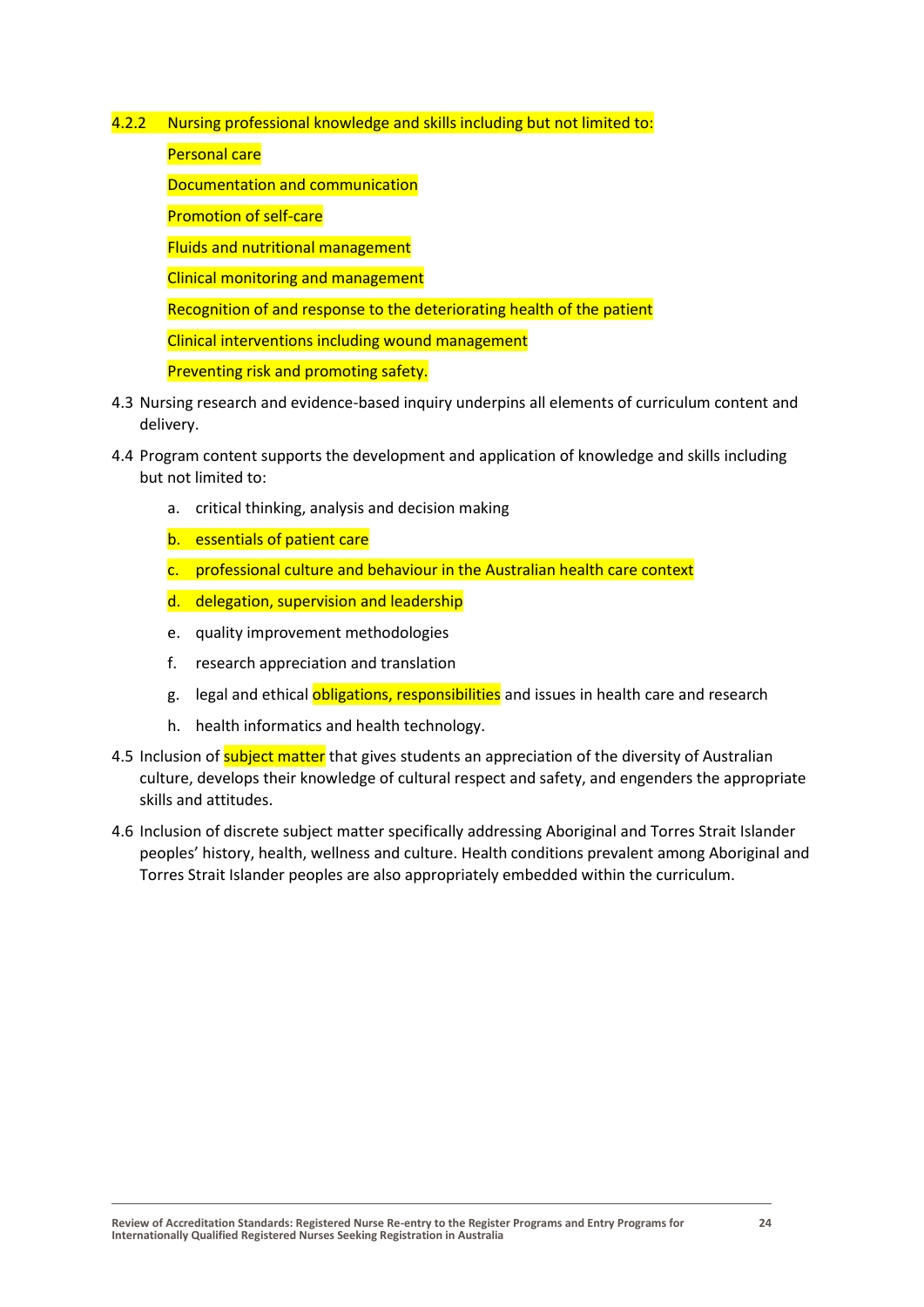#### **Standard 5: Student Assessment**

*The curriculum incorporates a variety of approaches to assessment that suit the nature of the learning experience and robustly measure achievement of required learning outcomes, including a summative assessment of student performance against the current National Competency Standards for the Registered Nurse.*

#### *Criteria*

- 5.1 A consistent approach to student assessment across teaching sites and modalities that is periodically reviewed and updated.
- 5.2 Clear statements about assessment and progression rules and requirements provided to students at the commencement of the program.
- 5.3 The level, number and context of assessments are consistent with determining the achievement of the stated learning outcomes.
- 5.4 Both formative and summative assessment types and tasks exist across the program to enhance individual and collective.
- 5.5 A variety of assessment approaches to evaluate competence in the essential knowledge, skills and behaviours required for professional nursing practice.
- 5.6 Assessment of student communication competence and English language proficiency before undertaking workplace experience.
- 5.7 Validated instruments are used in workplace experience assessment to evaluate student knowledge, skills, behaviours and competence.
- 5.8 Ultimate accountability for assessing students in relation to their workplace experience.
- 5.9 Assessments include the appraisal of competence in the quality use of medicines.
- 5.10 Evidence of procedural controls, fairness, reliability, validity and transparency in assessing students.
- 5.11 Processes to ensure the integrity of online assessment.
- 5.12 Collaboration between health service providers (where relevant) and teaching staff in selecting and implementing assessment methods.
- 5.13 A summative assessment of student achievement of competence against the current National Competency Standards for the Registered Nurse is conducted by a registered nurse (registered by the NMBA and who has demonstrated current experience in assessing the summative assessment of Bachelor of Nursing students) in an Australian clinical context before program completion.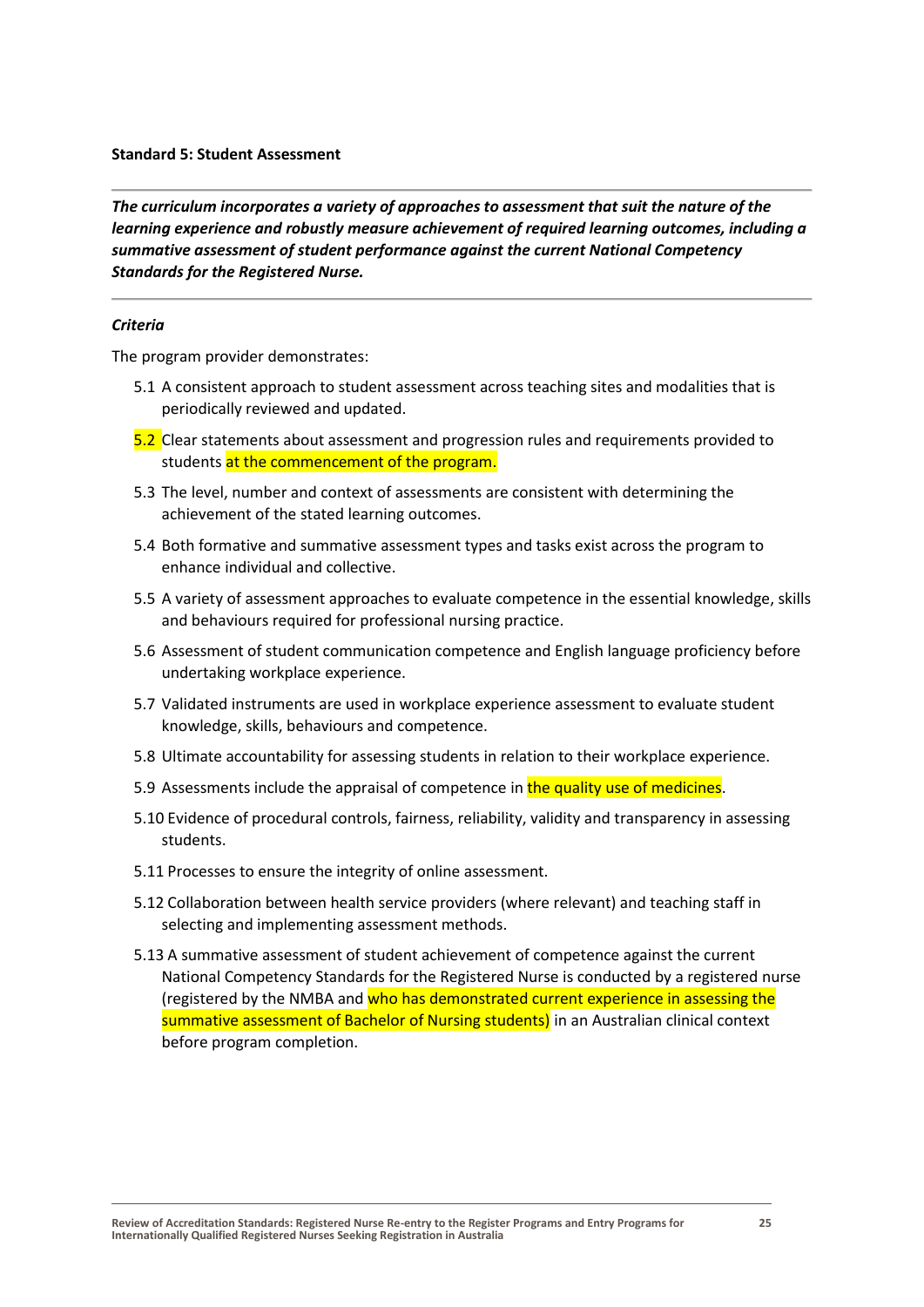#### **Standard 6: Students**

*The program provider's approach to attracting, enrolling, supporting and assessing students is underpinned by values of transparency, authenticity, equal opportunity and an appreciation of social and cultural diversity.*

#### *Criteria*

The program provider demonstrates:

6.1 Applicants are informed of the following before accepting an offer of enrolment:

- a. specific requirements for entry to the program of study including English language proficiency
- b. education providers will, under the National Law, register students with the NMBA and notify the Australian Health Practitioner Regulation Agency if a student undertaking clinical training has an impairment that may place the public at risk of harm
- c. specific requirements for right of entry to health services for workplace experience (including fitness for practice, immunisation and criminal history)
- d. requirements for registration as required and approved by the NMBA including, but not limited to, the explicit registration standard on English language skills.
- 6.2 Students are selected for the program based on clear, justifiable and published admission criteria.
- 6.3 Students have met the NMBA English language proficiency and demonstrate communication skills to be able to successfully undertake academic and workplace experience requirements throughout the program.
- 6.4 Students are informed about, and have access to, appropriate support services including counselling, health care and **educational** advisory services.
- 6.5 Processes to enable early identification and support for students who are not performing well.
- 6.6 All students have equal opportunity to attain the current National Competency Standards for the Registered Nurse. The mode or location of program delivery should not influence this.
- 6.7 Processes for student representation and feedback in matters relating to governance and program management, content, delivery and evaluation.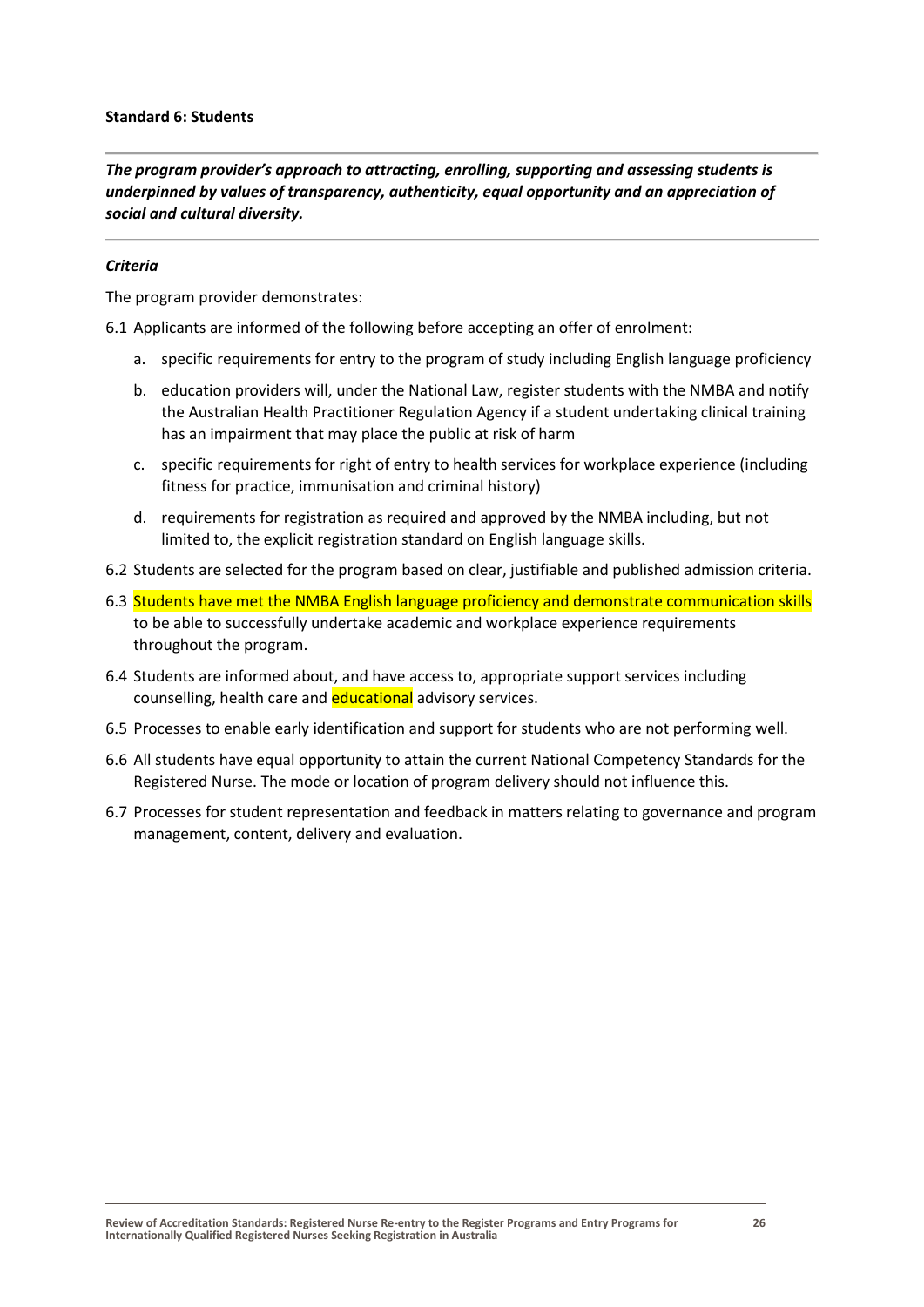#### **Standard 7: Resources**

*The program provider has adequate facilities, equipment and teaching resources, as well as staff who are qualified, capable and sufficient in number, to enable students to attain the current National Competency Standards for the Registered Nurse.*

#### *Criteria*

- 7.1 Staff, facilities, equipment and other teaching resources are sufficient in quality and quantity for the anticipated student population and any planned increase.
- 7.2 Students have sufficient and timely access to academic and clinical teaching staff to support their learning.
- 7.3 A balance of academic, clinical, technical and administrative staff appropriate to meeting education commitments.
- 7.4 Staff recruitment strategies are culturally inclusive and reflect population diversity in Australia
- 7.5 Documented position descriptions for teaching staff, clearly articulating roles, reporting relationships, responsibilities and accountabilities.
- 7.6 The head of **program** is a registered nurse with no conditions on their registration relating to conduct, who holds a relevant post-graduate qualification.
- 7.7 Staff teaching and assessing nursing practice related subjects are Registered Nurses and have relevant clinical and academic experience.
- 7.8 Academic staff are qualified in the relevant discipline for their level of teaching, to at least one qualification standard higher than the program of study being taught or with equivalent professional experience.
- 7.9 In cases where an academic staff member's tertiary qualifications do not include nursing, their qualifications and experience are relevant to the subject areas they are teaching.
- 7.10 Processes to ensure academic staff have a sound understanding of contemporary scholarship and professional practice in the subject areas they teach.
- 7.11 Teaching and learning takes place in an active research environment where academic staff are engaged in research and/or scholarship and/or generating new knowledge. Areas of interest, publications, grants and conference papers are documented.
- 7.12 Policies and processes to verify and monitor the academic and professional credentials of current and incoming staff and to evaluate their performance and development needs.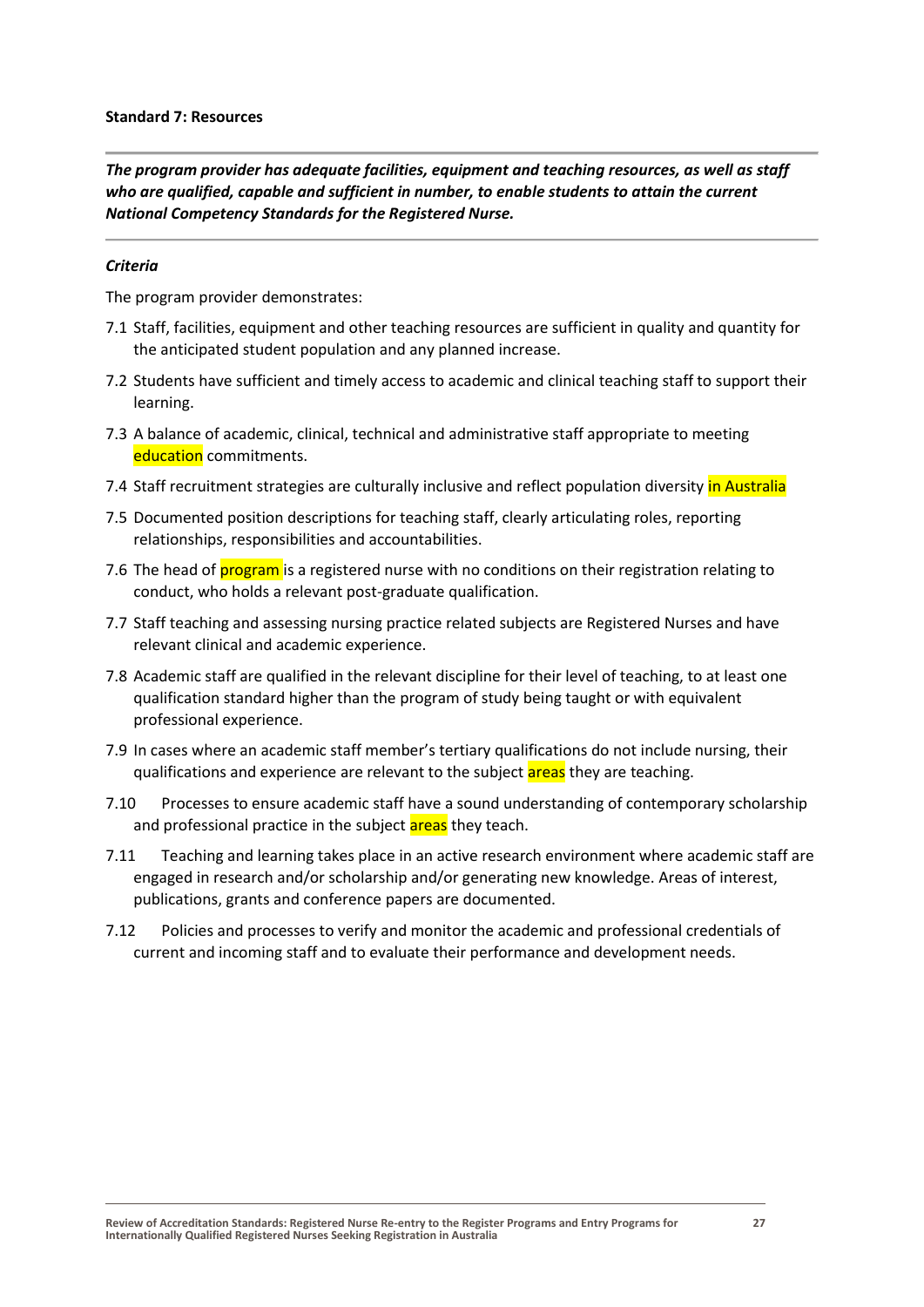#### **Standard 8: Management of Workplace Experience**

*The program provider ensures that every student is given supervised workplace experience conducted in an environment(s) providing suitable opportunities and conditions for students to attain the current National Competency Standards for the Registered Nurse.*

#### *Criteria*

- 8.1 Constructive relationships and clear contractual arrangements with all health providers where students gain their workplace experience and processes to ensure these are regularly evaluated and updated.
- 8.2 Risk management strategies in all environments where students are placed to gain their workplace experiences and processes to ensure these are regularly reviewed and updated.
- 8.3 Workplace experiences are appropriate for the attainment of the current National Competency Standards for the Registered Nurse.
- 8.4 Each student is provided with workplace experiences reflecting the major health priorities and **contemporary** nursing practice. Opportunities are provided for intraprofessional and interprofessional learning and the development of knowledge, skills and behaviours for collaborative practice.
- 8.5 Clearly articulated models of supervision, support, facilitation and assessment are in place so students can achieve required learning outcomes and current National Competency Standards for the Registered Nurse.
- 8.6 Academics, nurse clinicians and other health professionals engaged in supervising and supporting students during workplace experiences are adequately prepared for this role and seek to incorporate contemporary and evidence-based Australian and international perspectives on nursing practice.
- 8.7 Assessment of nursing competence within the context of the workplace experience is undertaken by an appropriately qualified and prepared registered nurse.
- 8.8 Appropriate resources are provided, monitored and regularly evaluated to support students while on workplace experience.